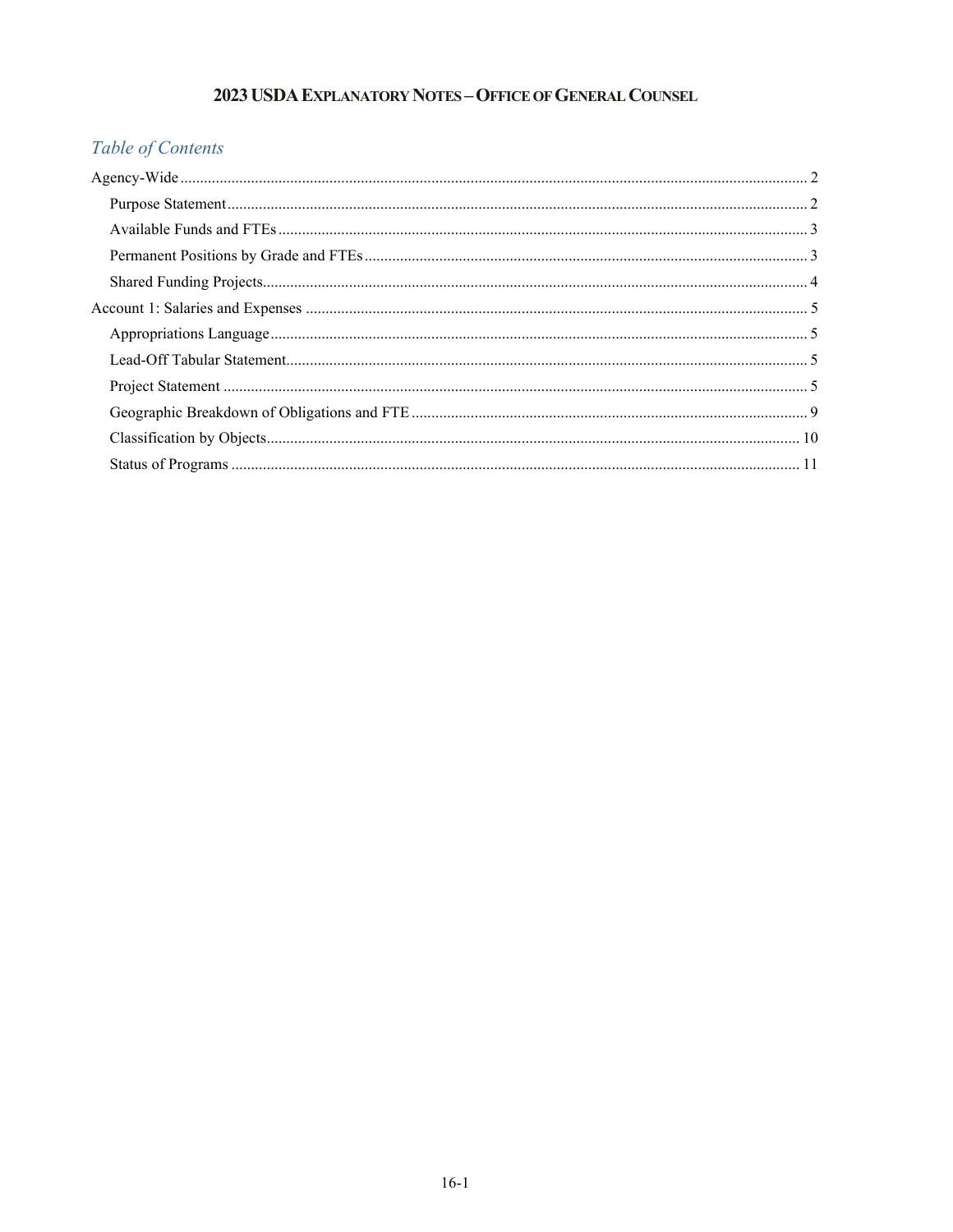#### <span id="page-1-0"></span>*AGENCY IDE -W*

#### <span id="page-1-1"></span>**PURPOSE STATEMENT**

 as technical support to members of Congress concerning the programs and activities carried out by USDA. By General Order of June 17, 1905, the Secretary of Agriculture established the position of Solicitor, thereby consolidating the legal activities of the Department. In 1956, Congress established the position of General Counsel of the Department of Agriculture as a Presidential appointee confirmed by the Senate (70 Stat. 742) (7 U.S.C. 2214). The Office of the General Counsel (OGC) provides legal services and legal oversight required by the Secretary of Agriculture and USDA to achieve the Department's mission and deliver programs and services to the American people. OGC serves as the law office of USDA and provides legal services to officials at all levels of USDA, as well

OGC determines legal policy and directs the performance of all legal work conducted for USDA. All Department legal services are centralized within OGC, and the General Counsel reports directly to the Secretary. The General Counsel is the chief law officer of USDA and is responsible for providing legal services for all programs, operations, and activities of USDA. Three Deputy General Counsels, five Associate General Counsels, four Regional Attorneys, and the Director, Office of Administration and Resource Management assist the General Counsel in managing the work of the office.

 into four regions (Eastern, Central, Mountain and Pacific) with 12 offices across the country. The headquarters legal staff is divided into five divisions: (1) Marketing, Regulatory, and Food Safety Programs; (2) International Affairs, Food Assistance, and Farm and Rural Programs; (3) Natural Resources and Environment; (4) General Law and Research; and (5) Civil Rights, Labor and Employment Law. The field-based staff is organized

#### **Legal Advice**

 regulations, and final agency decisions for legal sufficiency; agency agreements and contracts; and provides counsel about other agency activities. OGC provides both oral and written legal advice to all USDA officials. OGC also reviews administrative rules,

#### **Legislation and Document Preparation**

 agreements, mortgages, leases, deeds, and any other legal documents required by USDA agencies. OGC also OGC prepares draft legislation, patent applications arising out of inventions by USDA employees, contracts, provides technical assistance to Congress on legislative drafting.

#### **Administrative Proceedings**

OGC represents USDA in administrative proceedings for the enforcement of rules having the force and effect of law; in quasi-judicial hearings held in connection with the administration of various USDA programs; and defends USDA in civil rights, employment, and labor cases. 

#### **Federal and State Court Litigation**

 the preparation of all aspects of the government's case. OGC works with the Department of Justice (DOJ) in all Departmental civil litigation. The bulk of this litigation involves the defense of claims brought against the USDA. OGC serves as USDA's liaison with DOJ and assists in

 represents USDA in certain classes of cases before the United States Courts of Appeals. OGC refers matters involving allegations of criminal conduct and assists DOJ in preparation and prosecution of criminal cases. In some instances, OGC attorneys represent USDA as Special Assistant United States Attorneys, both in civil and criminal matters. By delegation, the Associate General Counsel for General Law and Research

#### **Law Library**

OGC maintains the USDA Law Library, which, prior to 1982, was housed at the National Agricultural Library and includes print and electronic legal research resources and tools. 

## **Geographic Location**

The work of OGC is carried out in Washington, D.C. and four regions, which include 12 offices as follows:

- Eastern Region: Atlanta, Georgia; Harrisburg, Pennsylvania; Milwaukee, Wisconsin
- Central Region: Kansas City, Missouri; Little Rock, Arkansas; Temple, Texas
- Mountain Region: Denver, Colorado; Albuquerque, New Mexico; Missoula, Montana
- Pacific Region: San Francisco, California; Juneau, Alaska; Portland, Oregon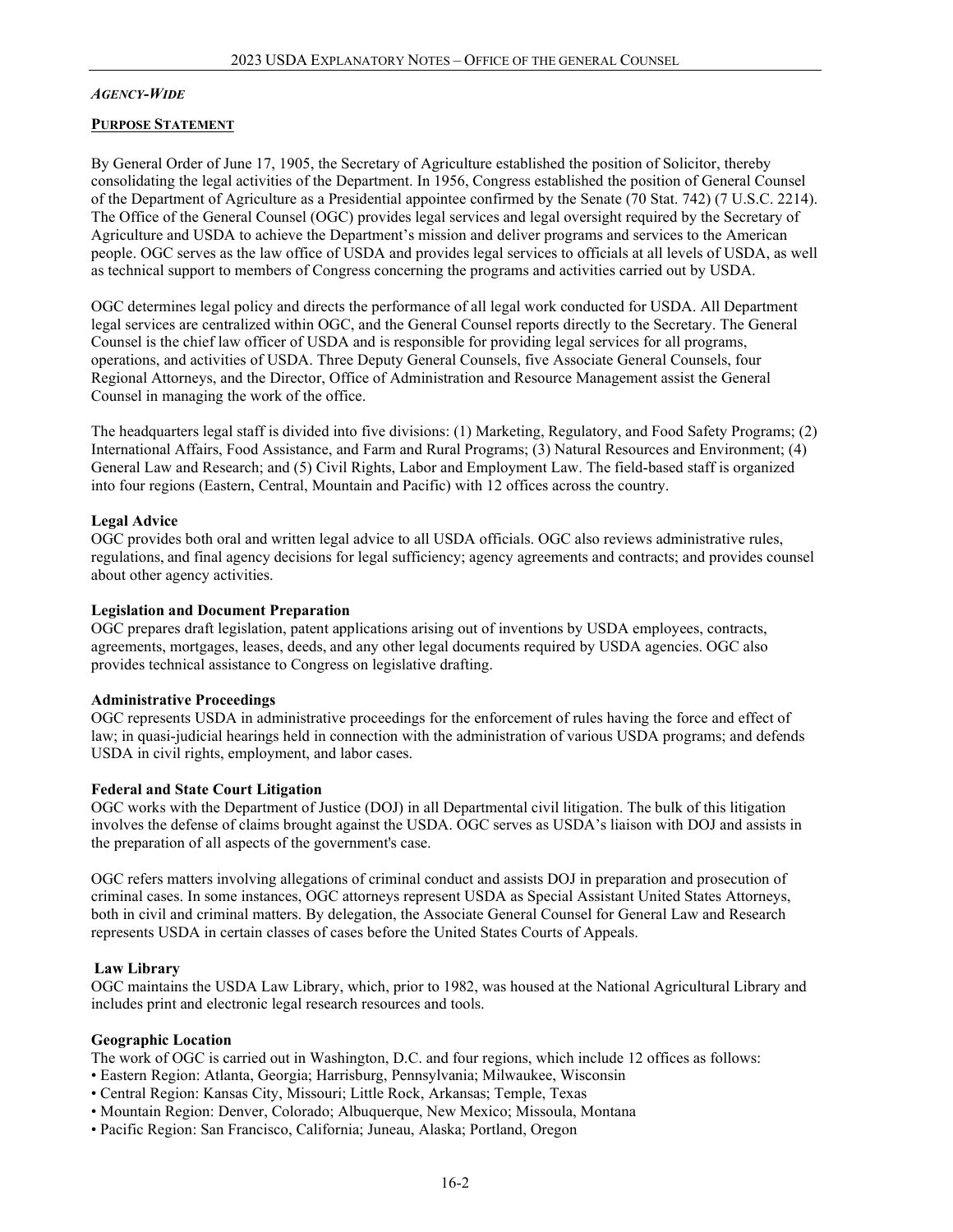As of September 30, 2021, there were 230 permanent full-time employees, of which 116 were located in the headquarters office and 114 in the field offices.

 the past year. OGC did not have any Office of Inspector General or Government Accountability Office evaluation reports during

# <span id="page-2-0"></span>**AVAILABLE FUNDS AND FTES**

*Table OGC-1. Available Funds and FTEs (thousands of dollars, FTEs)* 

|                                        | 2020     |                | 2021     |                          | 2022             |                | 2023             |                |
|----------------------------------------|----------|----------------|----------|--------------------------|------------------|----------------|------------------|----------------|
| Item                                   | Actual   | <b>FTE</b>     | Actual   | FTE                      | <b>Estimated</b> | <b>FTE</b>     | <b>Estimated</b> | <b>FTE</b>     |
| Salaries and Expenses:                 |          |                |          |                          |                  |                |                  |                |
|                                        | \$45,146 | 212            | \$45,390 | 216                      | \$45,390         | 212            | \$57,645         | 263            |
| Transfer Out:                          |          |                |          |                          |                  |                |                  |                |
| Working Capital Fund                   | $-375$   |                | $-200$   |                          |                  |                |                  |                |
|                                        | 44,771   | 212            | 45,190   | 216                      | 45,390           | 212            | 57,645           | 263            |
|                                        | $-103$   |                | $-109$   |                          |                  |                |                  |                |
|                                        | 44,668   | 212            | 45,081   | 216                      | 45,390           | 212            | 57,645           | 263            |
| Other USDA:                            |          |                |          |                          |                  |                |                  |                |
|                                        | 173      | 1              | 337      | 2                        | 446              | 2              | 446              | $\overline{2}$ |
| Civil Rights EEO Reimbursables         | 2,417    | 14             | 2,877    | 17                       | 2,598            | 17             | 2,625            | 17             |
|                                        | 107      |                | 109      |                          | 50               |                |                  |                |
|                                        | 482      | 2              | 469      | 1                        | 426              | 2              |                  |                |
| FOIAXpress and DOJ Portal              | 262      | $\overline{a}$ | 260      |                          | 275              |                |                  |                |
|                                        |          |                |          |                          | 5                |                | 5                |                |
| Hazardous Materials Management Program | 978      | 4              | 800      | 4                        | 909              | 4              | 909              |                |
|                                        | 33       |                | 267      |                          | 395              | 2              |                  |                |
|                                        | 666      | 3              | 589      | 2                        | 596              | $\overline{c}$ | 607              | 2              |
|                                        | 26       |                | 30       |                          | 30               |                | 30               |                |
|                                        | 5,144    | 24             | 5,738    | 27                       | 5,730            | 29             | 3,713            | 25             |
| Total, Agriculture Available           | 49,812   | 236            | 50,819   | 243                      | 51,120           | 241            | 61,358           | 288            |
| Other Federal Funds:                   |          |                |          |                          |                  |                |                  |                |
|                                        | 26       |                | 28       | $\overline{\phantom{a}}$ |                  |                |                  |                |
|                                        | 26       |                | 28       |                          |                  |                |                  |                |
|                                        | 49,838   | 236            | 50,847   | 243                      | 51,120           | 241            | 61,358           | 288            |

# <span id="page-2-1"></span>**PERMANENT POSITIONS BY GRADE AND FTES**

*Table OGC-2. Permanent Positions by Grade and FTEs* 

|                 |      |       | 2020          |     |            | 2021               |              |       | 2022             |     |            | 2023             |
|-----------------|------|-------|---------------|-----|------------|--------------------|--------------|-------|------------------|-----|------------|------------------|
|                 |      |       | <b>Actual</b> |     |            | <b>Enacted D.C</b> |              |       | <b>Estimated</b> |     |            | <b>Estimated</b> |
| Item            | D.C. | Field | <b>Total</b>  |     | D.C. Field | <b>Total</b>       | $\mathbf{r}$ | Field | <b>Total</b>     |     | D.C. Field | <b>Total</b>     |
| $EX$ .          |      |       |               |     |            |                    |              |       |                  |     |            |                  |
| SES.            | 14   | 4     | 18            | 15  | 4          | 19                 | 15           | 4     | 19               | 14  | 4          | 18               |
|                 | 25   | 20    | 45            | 23  | 19         | 42                 | 26           | 18    | 44               | 31  | 20         | 51               |
|                 | 50   | 47    | 97            | 50  | 41         | 91                 | 61           | 42    | 103              | 66  | 52         | 118              |
|                 | 9    |       | 9             | 14  | 5          | 19                 | 12           | 12    | 24               | 14  |            | 21               |
|                 | 11   |       | 12            | 5   | 14         | 19                 |              |       | 12               | 3   | 4          |                  |
|                 | 4    | 24    | 28            | 8   | 18         | 26                 | 6            | 10    | 16               | 22  | 21         | 43               |
|                 |      | 9     | 13            | 4   |            | 11                 | 4            |       |                  | 6   | 4          | 10               |
|                 |      |       | 10            | 3   | h.         | 9                  | 3            | n     |                  |     | 6          | 9                |
|                 |      |       |               |     |            |                    |              |       |                  |     | 8          | 9                |
|                 |      |       |               |     |            |                    |              |       |                  |     |            |                  |
| Total Permanent | 123  | 116   | 239           | 125 | 118        | 243                | 137          | 104   | 241              | 162 | 126        | 288              |
| Unfilled, EOY   |      |       |               |     |            |                    |              |       |                  |     |            |                  |
| Total Perm. FT  |      |       |               |     |            |                    |              |       |                  |     |            |                  |
| EOY.            | 123  | 116   | 239           | 116 | 114        |                    | 230 134      | 104   | 241              | 162 | 126        | 288              |
| FTE.            | 137  | 99    | 236           | 125 | 118        | 243                | 137          | 104   | 241              | 162 | 126        | 288              |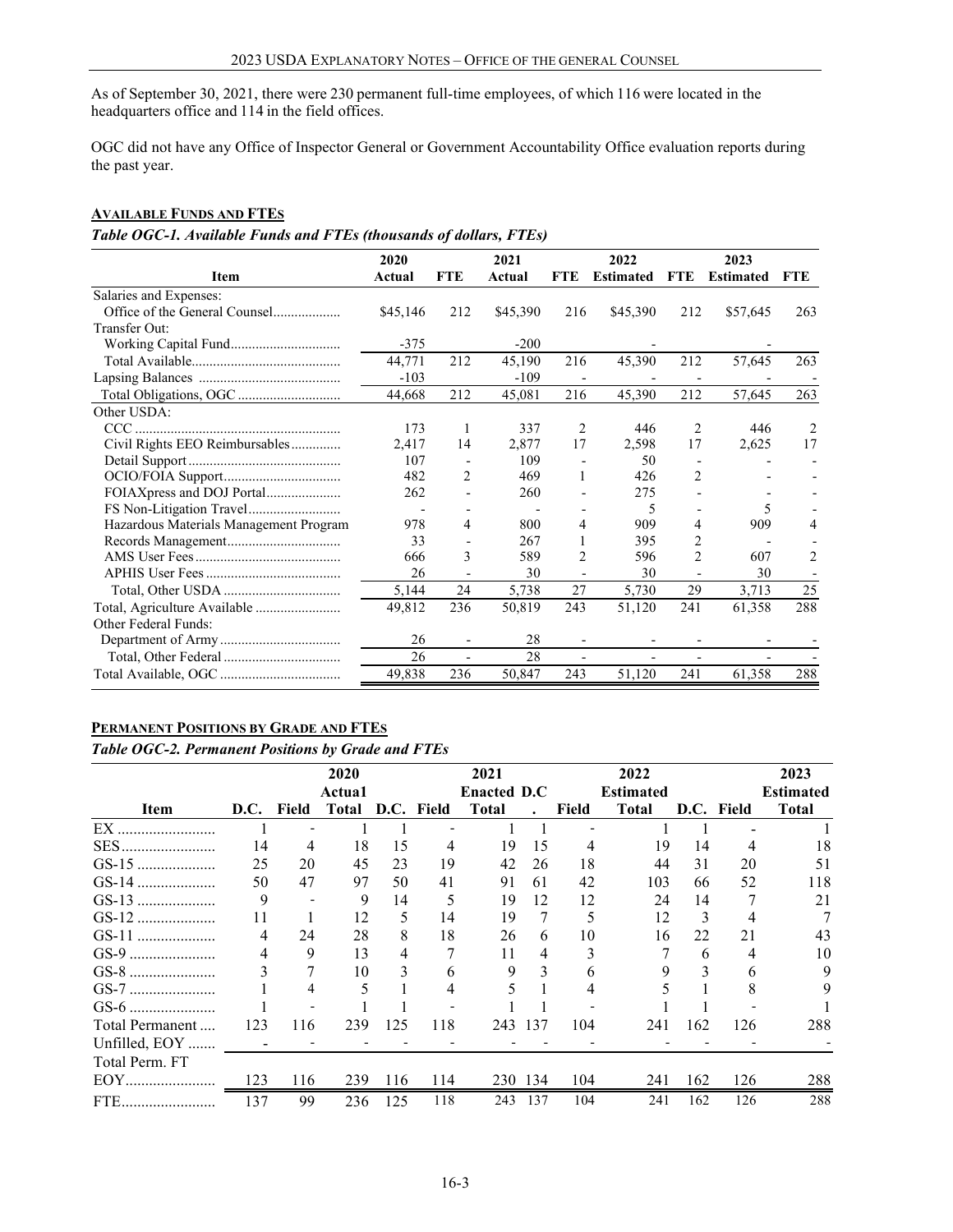# <span id="page-3-0"></span>**SHARED FUNDING PROJECTS**

# *Table OGC-3. Shared Funding Projects (dollars in thousands)*

| <b>Item</b>                                             | 2020<br>Actual | 2021<br>Actual           | 2022<br><b>Estimated</b> | 2023<br><b>Estimated</b> |
|---------------------------------------------------------|----------------|--------------------------|--------------------------|--------------------------|
| <b>Working Capital Fund:</b>                            |                |                          |                          |                          |
| Administrative Services:                                |                |                          |                          |                          |
|                                                         | \$54           | \$52                     | \$43                     | \$42                     |
|                                                         | 329            | 320                      | 174                      | 174                      |
|                                                         | 17             | 20                       | 22                       | 22                       |
|                                                         | 59             | 54                       | 70                       | 86                       |
|                                                         | 3              | 5                        | 5                        | 5                        |
|                                                         | 462            | 451                      | 314                      | 329                      |
| Communications:                                         |                |                          |                          |                          |
|                                                         | 31             | 1                        | 28                       | 15                       |
|                                                         |                |                          |                          |                          |
| Financial Management:                                   |                |                          |                          |                          |
|                                                         | 74             | 75                       | 72                       | 72                       |
|                                                         | 174            | 186                      | 193                      | 201                      |
|                                                         | 248            | 261                      | 265                      | 273                      |
| Information Technology:                                 |                |                          |                          |                          |
|                                                         | 716            | 1,718                    | 1,608                    | 1,669                    |
| Department Administration Information Technology Office | 201            | 344                      | 382                      | 395                      |
|                                                         | 231            | 123                      | 331                      | 341                      |
|                                                         | 212            | 108                      | 107                      | 107                      |
|                                                         | 1,360          | 2,293                    | 2,428                    | 2,512                    |
|                                                         | 44             | 47                       | 60                       | 60                       |
|                                                         | 2,145          | 3,053                    | 3,095                    | 3,189                    |
| <b>Department-Wide Shared Cost Programs:</b>            |                |                          |                          |                          |
|                                                         | 21             | 20                       | 20                       | 20                       |
|                                                         | $\overline{2}$ |                          |                          |                          |
|                                                         | 10             | 40                       | 36                       | 36                       |
|                                                         | $\overline{a}$ |                          | 15                       | 19                       |
|                                                         | 15             | 27                       | 24                       | 24                       |
|                                                         | 4              | 7                        | 6                        | 6                        |
|                                                         | 16             | 12                       | 12                       | 12                       |
|                                                         | 12             | 13                       | 12                       | 12                       |
|                                                         | 16             | 18                       | 17                       | 17                       |
|                                                         | 3              | 4                        | $\overline{4}$           | $\overline{4}$           |
|                                                         | 22             | 15                       | 12                       | 12                       |
|                                                         | 121            | 156                      | 158                      | 162                      |
|                                                         |                |                          |                          |                          |
| E-Gov:                                                  |                |                          |                          |                          |
|                                                         |                | 1                        |                          |                          |
|                                                         | 4              | $\overline{\phantom{a}}$ |                          |                          |
|                                                         | $\overline{4}$ | 1                        |                          |                          |
|                                                         | 2,270          | 3,210                    | 3,253                    | 3,351                    |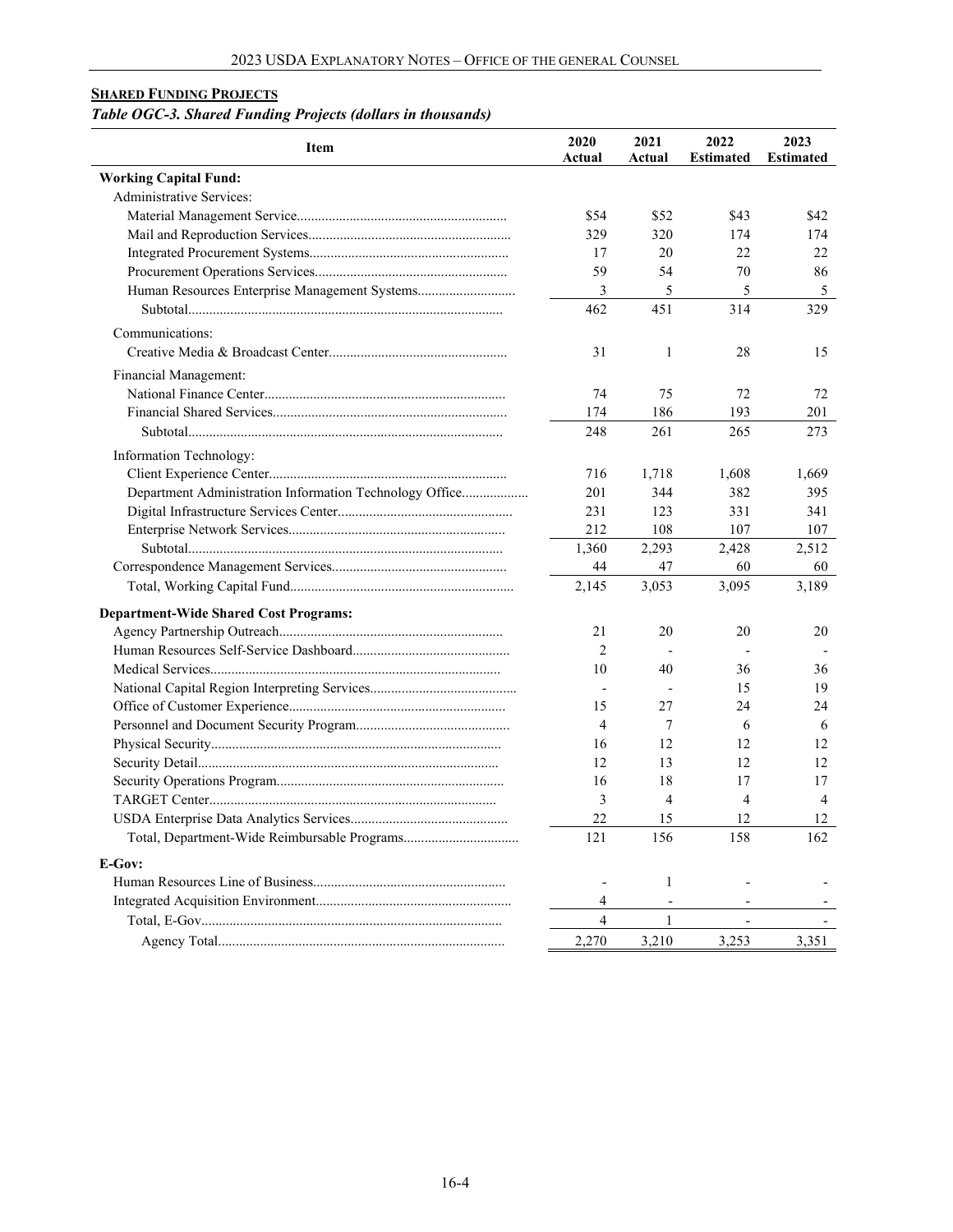#### <span id="page-4-0"></span>*ACCOUNT 1: SALARIES AND EXPENSES*

#### <span id="page-4-1"></span>**APPROPRIATIONS LANGUAGE**

The appropriations language follows (new language underscored; deleted matter enclosed in brackets):

For expenses necessary to the Office of the General Counsel, [\$60,723,000] \$57,645,000.

# <span id="page-4-2"></span>**LEAD-OFF TABULAR STATEMENT**

#### *Table OGC-4. Lead-Off Tabular Statement (In dollars)*

| Item                    | Amount        |
|-------------------------|---------------|
| Estimate, 2022          | \$45,390,000  |
| Change in Appropriation | $+12,255,000$ |
| Budget Estimate, 2023   | 57,645,000    |
|                         |               |

#### <span id="page-4-3"></span>**PROJECT STATEMENT**

#### *Table OGC-5. Project Statement (thousands of dollars, FTEs)*

| Item                          | 2020<br>Actual | <b>FTE</b>               | 2021<br>Actual | <b>FTE</b>               | 2022<br><b>Estimated</b> | <b>FTE</b> | 2023<br><b>Estimated</b> | FTE | Inc. or<br>Dec. | <b>FTE</b><br>Inc.<br><sub>or</sub><br>Dec. | Chg<br><b>Key</b> |
|-------------------------------|----------------|--------------------------|----------------|--------------------------|--------------------------|------------|--------------------------|-----|-----------------|---------------------------------------------|-------------------|
| Discretionary Appropriations: |                |                          |                |                          |                          |            |                          |     |                 |                                             |                   |
|                               | \$45,146       | 212                      | \$45,390       | 216                      | \$45,390                 | 212        | \$57,645                 | 263 | $+\$12.255$     | $+51$                                       |                   |
| Transfers Out:                |                |                          |                |                          |                          |            |                          |     |                 |                                             |                   |
|                               | $-375$         |                          | $-200$         | $\sim$                   |                          |            |                          |     |                 |                                             |                   |
|                               | 44,771         | 212                      | 45,190         | 216                      | 45,390                   | 212        | 57,645                   | 263 | 12.255          | 51                                          |                   |
|                               | $-103$         | $\overline{\phantom{0}}$ | $-109$         | $\overline{\phantom{a}}$ |                          |            |                          |     |                 |                                             |                   |
|                               | 44,668         | 212                      | 45,081         | 216                      | 45,390                   | 212        | 57,645                   | 263 | 12,255          | 51                                          |                   |
|                               |                |                          |                |                          |                          |            |                          |     |                 |                                             |                   |

## *Table OGC-6. Project Statement (thousands of dollars, FTEs)*

| Item                       | 2020<br>Actual | <b>FTE</b>               | 2021<br>Actual | <b>FTE</b>               | 2022<br><b>Estimated</b> | <b>FTE</b> | 2023<br><b>Estimated</b> | <b>FTE</b> | Inc. or<br>Dec. | <b>FTE</b><br>Inc.<br>0r<br>Dec. |
|----------------------------|----------------|--------------------------|----------------|--------------------------|--------------------------|------------|--------------------------|------------|-----------------|----------------------------------|
| Discretionary Obligations: |                |                          |                |                          |                          |            |                          |            |                 |                                  |
|                            | \$44,668       | 212                      | \$45,081       | 216                      | \$45,390                 | 212        | \$57,645                 | 263        | $+$ \$12,255    | $+51$                            |
|                            | 103            | $\overline{\phantom{0}}$ | 109            | $\overline{\phantom{a}}$ |                          |            |                          |            |                 |                                  |
|                            | 44,771         | 212                      | 45,190         | 216                      | 45,390                   | 212        | 57,645                   | 263        | 12,255          | 51                               |
| Less:                      |                |                          |                |                          |                          |            |                          |            |                 |                                  |
|                            | 375            |                          | 200            |                          | $\overline{\phantom{a}}$ |            | $\overline{\phantom{0}}$ |            |                 |                                  |
| Total Appropriation        | 45,146         | 212                      | 45,390         | 216                      | 45,390                   | 212        | 57,645                   | 263        | 12,255          | 51                               |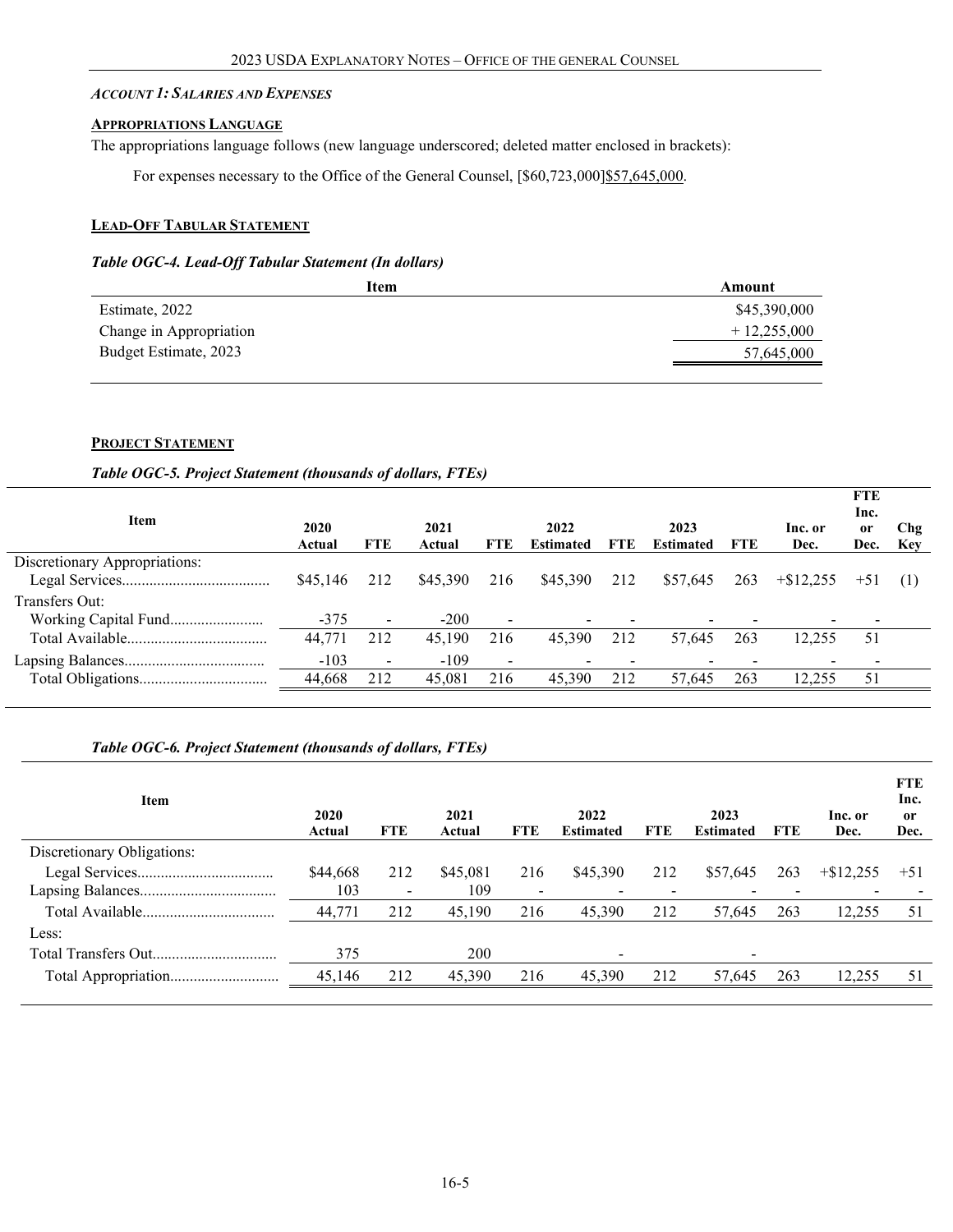## **Office of the General Counsel**

Base funds will allow the Office of the General Counsel to continue to provide legal oversight, responsively serve legal needs, and support all activities of the Department.

(1) An increase of \$12,255,000 and 51 FTEs in FY 2023 (\$45,390,000 and 212 FTEs available in 2022).

The funding change is requested for the following items:

- A. An increase of \$934,000, for pay inflation and FERS in 2022. This increase supports the pay increase which went into effect January 1, 2022, of a 2.7 percent Cost of Living pay increases for civilian employees, and a 1.1 percent increase to cover the expenses for the mandated increase of USDA's contribution to FERS*.*
- B. An increase of \$1,769,000 for 2023 Pay Cost.

This increase will support the annualization of the 2022 2.7 percent Cost of Living pay increase and the 2023 4.6 percent Cost of Living pay increase. Approximately 85 percent of OGC's budget is expended in support of personnel salaries and benefits, which leave no flexibility for absorbing increased costs for pay or any other salary adjustments.

#### C. An increase of \$2,413,000 to maintain current staff and legal services.

This critical increase is needed to support and maintain current staffing levels to meet the program demands and statutory requirements imposed on OGC. Approximately 85 percent of OGC's budget is expended in support of personnel salaries and benefits, which leave no flexibility for absorbing increased costs for pay or any other salary adjustments. OGC can absorb any such increases only by reducing staff or reassessing its operating requirements for travel, maintenance of equipment, training, IT end user support, and supplies. As these items comprise only 15 percent of the overall budget, OGC's flexibility to reduce expenses is extremely limited and, when increased pay costs and salary adjustments are not fully funded, the only available option is to consider staff reductions. This increase is also needed for OGC to continue to carry out its mission of providing legal services and maintaining its legal research database licenses and training resources. OGC is providing legal services essential to the implementation of American Rescue Plan Act (ARP) programs. OGC is also assisting the Department with its multi-dimensional Pandemic Assistance Program under the 2021 Consolidated Appropriations Act and other authorities. In addition, OGC is providing legal support to economic recovery-related enhancements to food and nutrition programs and to rural housing, broadband, healthcare facilities and other rural development programs. Additional legal resources are needed for (1) ongoing COVID-19 responses, including assistance with supply chain resiliency enhancement, (2) providing advice on the return of USDA employees to the physical office spaces and facility usage planning, (3) carrying out programs funded under the CARES Act and ARP Act in accordance with statute and governmentwide regulatory policies, and (4) enhanced cybersecurity measures in the wake of the Solar Wind and the Coastal Pipeline attacks and intellectual property protection measures, both for the Department and the food and agriculture sector of the economy.

D. An increase of \$300,000 for Matter Center.

This increase will allow OGC to continue to develop the legal case management system and pilots within OGC to identify gaps in the current ECM case management system and help create a new legal tool that meets the need of a national law office. Promote research on legal case management systems that will enhance work performance of legal staff within USDA\OGC. Disseminate research and pilot results broadly to OGC management to inform leadership of next steps.

- E. An increase of \$755,000 for non-salary cost. OGC will increase funding for law library purchases, computerized legal research, and expenses in several areas due to inflation such as, GSA Rent, DHS Building Security, and shared funding services.
- F. An increase of \$2,770,000 and 25 FTEs to backfill key vacant positions.

Due to high attrition rate in FY 2021 and FY 2022 to date and currently a flatlined FY 2022 budget, OGC currently lacks sufficient personnel to provide proactive services and needs more attorneys and support staff to handle routine matters and the increased workload associated with providing significant technical assistance to the House and Senate Agriculture Committees during their upcoming consideration of the 2023 Farm Bill. This work and more require more support from OGC than OGC can currently provide with its current staff. This budget increase will help direct resources to this need and include sufficient resources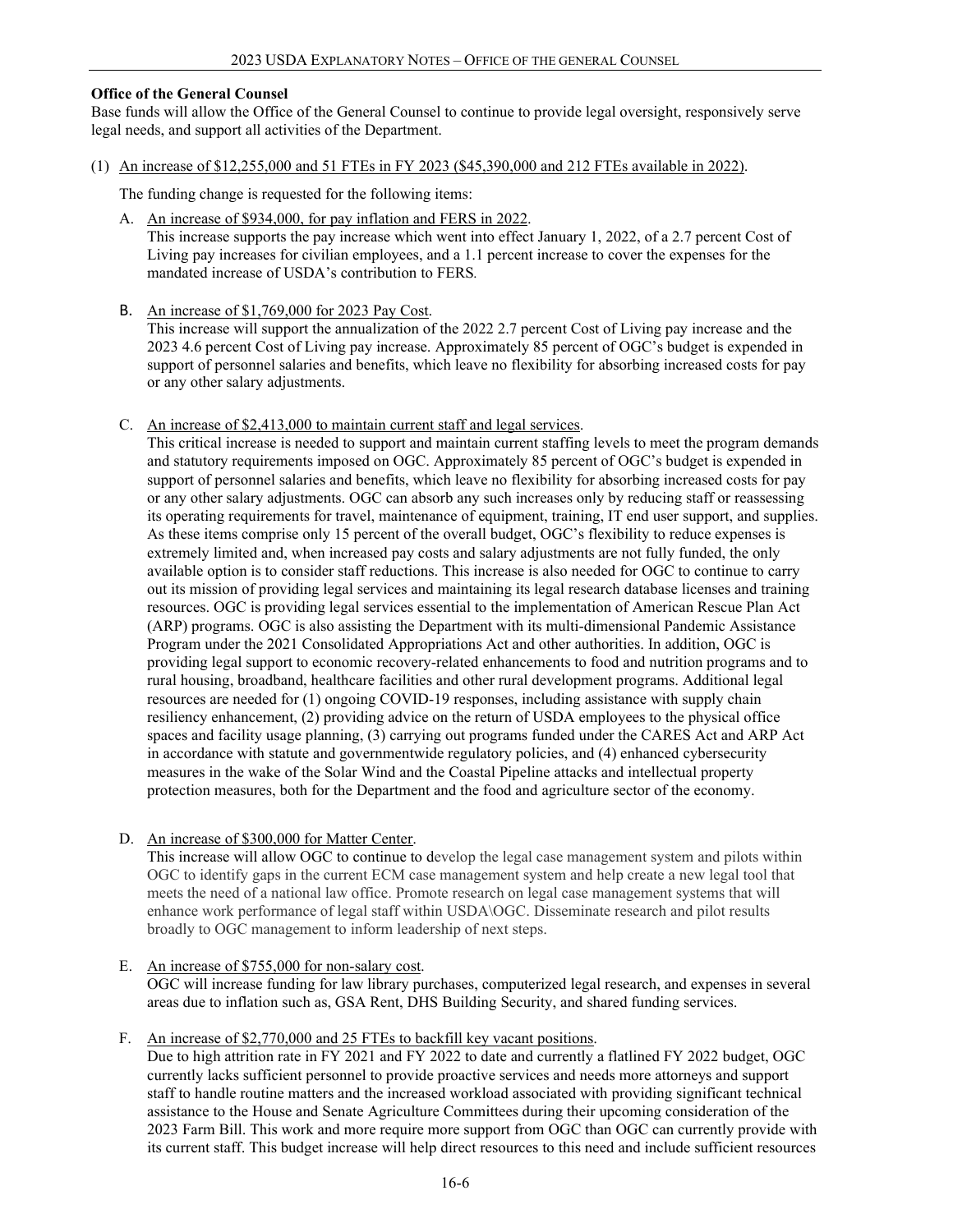to permit OGC to backfill vacancies left by some of the attorneys and support employees who retired or resigned over the last two years, and to respond to critical needs that OGC has been unable to address. The amount would cover salary and benefit costs to add five senior management positions eight staff attorneys, four paralegals, and eight administrative support staff positions.

G. An increase of \$3,314,000 and 26 FTEs for increased legal services to support programs, litigation, and integrity.

For FY 2023, we will continue to rebuild OGC based on three pillars: Support for Programs, Litigation, and Integrity. From these pillars we believe we will better serve our clients and stakeholders and support the Administration's four goals: Racial Equity, COVID-19 Response, Climate Change, and Rebuild the Economy.

- *Support for Programs* refers to OGC's actions to provide legal services to support Department programs and activities and provide technical assistance to Congress.
- *Litigation* refers to OGC's ability to conduct administrative enforcement litigation and support the Department of Justice in defending the Department against increased litigation and affirmatively recoup funds.
- *Integrity* refers to the ways in which OGC helps the Department ensure that its actions are appropriate, ethical, and properly documented and that such documentation is available as appropriate under the law.

Positions are needed to address the following areas of legal work:

- Implement the American Rescue Plan Act.
- Provide technical assistance on the development and implementation of Child Nutrition reauthorization.
- Provide technical assistance on the development and implementation of the 2023 Farm Bill.
- Policy and litigation work to support the implementation of the Administration's policies on safeguarding the food supply chain and other areas to rebuild the economy.
- Policy and litigation work to support the implementation of the Administration's policies on climate change in the areas of agricultural production, bioenergy, conservation and land management.
- Build modern records management, FOIA, and eDiscovery systems.
- Build capabilities in Indian Law to meet the Administration's goal of equity.
- Policy and litigation work in implementing the Administration's policies in racial equity.

Rebuild and expand capabilities in:

- Appropriations law
- Minerals law
- Supporting agencies fighting fraud
- Support agencies in complex commercial transactions
- Support agencies and the Department of Justice in USDA litigation

Without these additional resources, OGC will not be able to:

- Consistently and timely respond to requests for legislative technical assistance.
- Consistently and timely support the legal work needed to implement the Administration's policy goals of climate change, equity, and rebuilding the economy.
- Provide full litigation support in all cases which could lead to costly settlements or adverse case law.
- Rebuild the Department's records and FOIA systems. There currently are litigative risks because the Department is unable to properly and timely produce and maintain records as well as preserve evidence
- Properly advise agencies and defend actions associated with complex commercial transactions. This could lead to fewer losses associate with loan and loan guarantee programs. Such losses result in fewer loans and loan guarantee dollars available to stakeholders.

Listed below reflects how the new positions will support the three pillars:

1. Support for Programs (12 FTEs)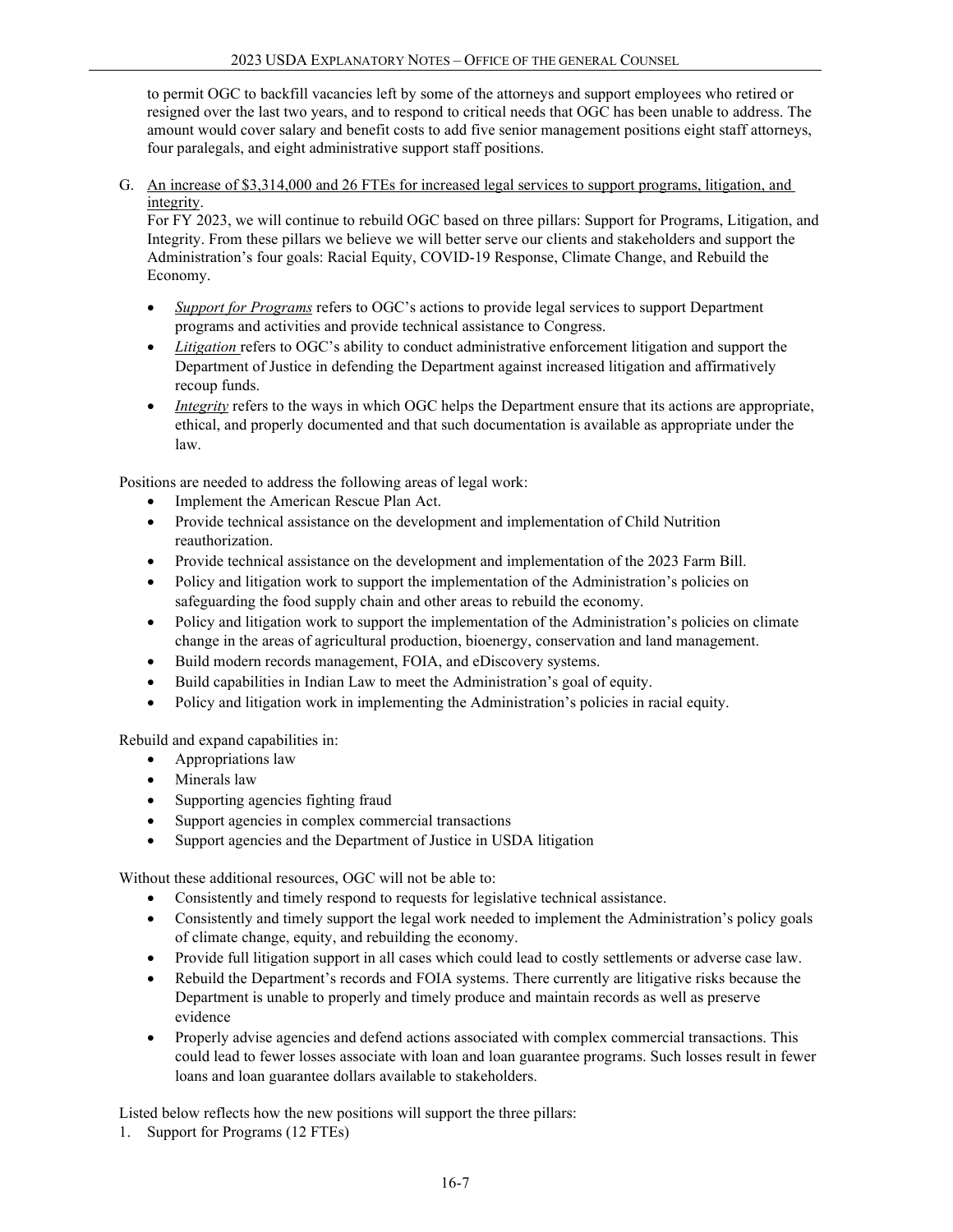- a. Marketing and Regulatory Programs: Concentration and Hemp This supports the Administration's goal of rebuilding the economy by creating new and better markets for agricultural producers, especially involving packers and stockyards work and other work related to market concentration.
- b. Land Management/Conservation The work of Forest Service, the Natural Resources Conservation Service, and Farm Service Agency is critical to the Department's efforts in supporting the Administration's climate change initiatives. We also need to address the impact on Indian Country by identifying and addressing systemic racism.
- c. Complex commercial transactions A key tool for the Department in rebuilding the rural economy is the loan and loan guarantee programs of the Rural Development Mission Area. These programs have substantially grown in size, and the complexity of the transactions has also significantly increased. The Mission Area needs more help from OGC to originate and service these loans and loan guarantees
- d. General Law functions (contracting and appropriations)- The Department's purchasing power and internal resources are very effective and complicated tools to support the four Administration goals. OGC provides legal services to support the following tools: Using USDA staff to provide COVID-19 shots, purchasing food for donations from small and disadvantaged producers, inserting climate friendly requirements in procurement contracts, and leveraging USDA purchases to help rebuild and create markets in rural communities.
- e. OGC Administration In order to properly manage and support OGC's legal services, we need to increase our administrative staff.
- 2. Litigation (5 FTEs) A core function of OGC is to litigate administrative enforcement actions and provide litigation support to the Department of Justice in federal court cases involving the Department. Given the very large scope of the Department, the cases involved are significant. These activities are critical to support the Administration's racial equity goal (as seen in the current section 1005 litigation), the climate change goal (as seen in the current Twin Metals litigation and affirmative fire claims cases), and the rebuilding the economy (as seen in the Brazos bankruptcy litigation where we are trying to ensure the stability of electricity supply in TX.)
- 3. Integrity in the Department- (9 FTEs)
	- a. GLRD-eDiscovery Only recently did the Department purchase a comprehensive e-Discovery platform. GLRD handles the legal issues for records management and FOIA and should have staff dedicated to management eDiscovery and related requests.
	- b. Civil Rights Policy This is the team that provides advice to agencies in the Department to ensure that they understand their obligations under civil rights laws and policies and supports racial equity efforts.
	- c. Combating Fraud Fraud not only represents a waste of taxpayer funds, but it also reduces the confidence that the public has in the activities of the Department, especially when it happens in the Department's larger programs such as SNAP.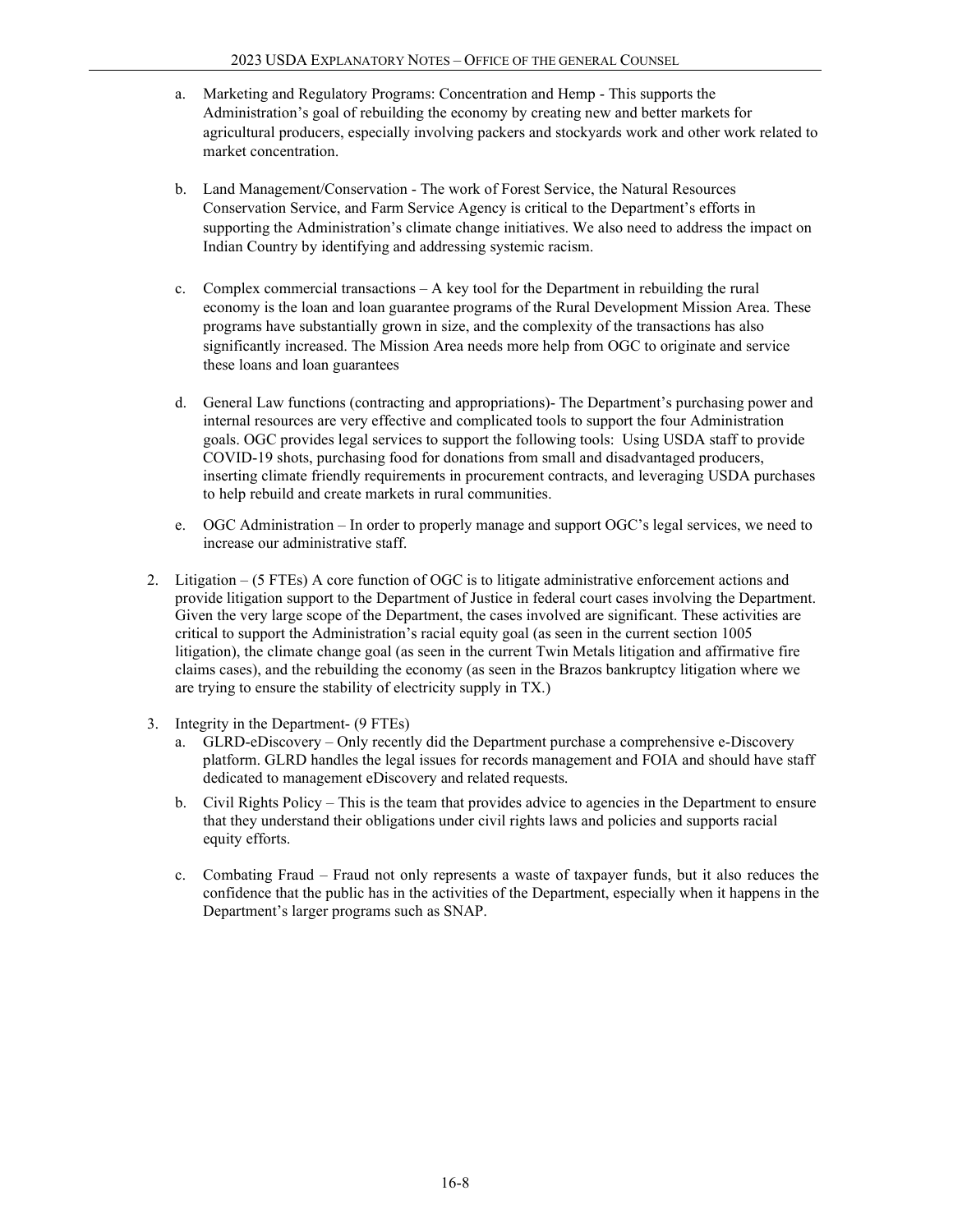# <span id="page-8-0"></span>**GEOGRAPHIC BREAKDOWN OF OBLIGATIONS AND FTES**

|                                | 2020   |      | 2021   |            | 2022             |            | 2023             |     |
|--------------------------------|--------|------|--------|------------|------------------|------------|------------------|-----|
| <b>State/Territory/Country</b> | Actual | FTE. | Actual | <b>FTE</b> | <b>Estimated</b> | <b>FTE</b> | <b>Estimated</b> | FTE |
|                                | \$571  | 3    | \$749  | 5          | \$764            | 5          | \$1,040          | 6   |
|                                | 1.118  |      | 1.167  | 8          | 1.189            | 8          | 1.349            |     |
|                                | 2.113  | 9    | 2.184  | 10         | 2.205            | 9          | 2.863            | 13  |
|                                | 2,224  | 12   | 1.984  | 10         | 2.003            | 10         | 2,114            | 12  |
| District of Columbia           | 26.290 | 113  | 26.513 | 111        | 26,668           | 112        | 36,069           | 142 |
|                                | 2.743  | 15   | 2.919  | 16         | 2.948            | 16         | 3.341            | 17  |
|                                | 1,656  | 10   | 1.986  | 12         | 2.008            | 12         | 2.171            | 12  |
|                                | 1.244  | 8    | 1.300  | 8          | 1.353            |            | 1.237            | 8   |
|                                | 683    |      | 745    |            | 762              | 4          | 1.019            |     |
|                                | 2.097  | 8    | 1.693  | 9          | 1.710            | 9          | 1.975            | 12  |
|                                | 1.454  | 8    | 1.474  | 9          | 1.526            | 8          | 1.806            | 10  |
|                                | 1.158  | 7    | 954    | 6          | 862              |            | 938              | 6   |
|                                | 1.317  |      | 1.413  | 8          | 1,392            |            | 1.723            | 10  |
|                                | 44,668 | 212  | 18,910 | 216        | 45,390           | 212        | 57,645           | 263 |
| Lapsing Balances               | 103    |      | 109    |            |                  |            |                  |     |
| Total, Available               | 44,771 | 212  | 45,190 | 216        | 45,390           | 212        | 57,645           | 263 |

| Table OGC-7. Geographic Breakdown of Obligations and FTEs (thousands of dollars, FTEs) |  |  |  |  |
|----------------------------------------------------------------------------------------|--|--|--|--|
|                                                                                        |  |  |  |  |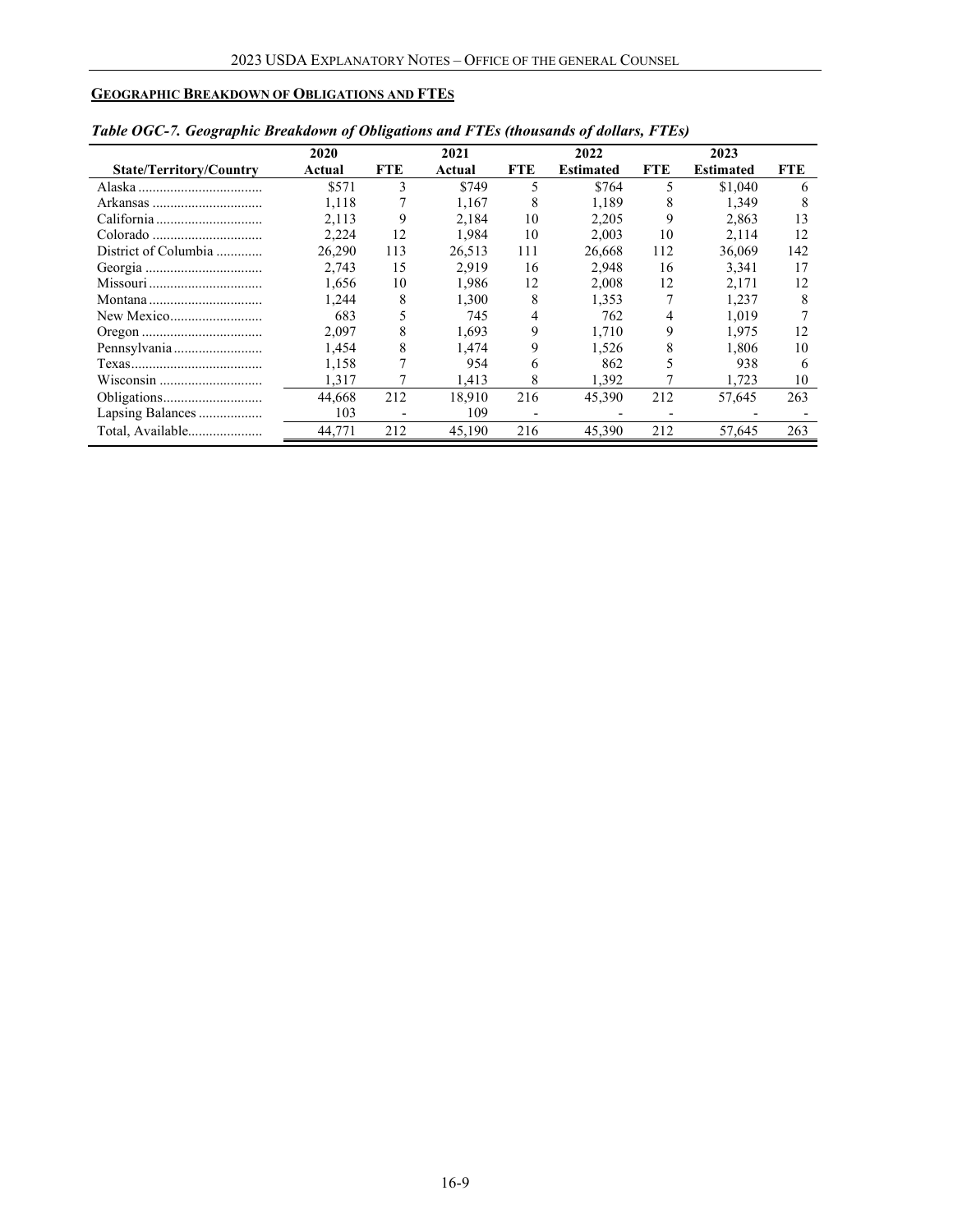# <span id="page-9-0"></span>**CLASSIFICATION BY OBJECTS**

| Table OGC-8. Classification by Objects (thousands of dollars) |  |  |
|---------------------------------------------------------------|--|--|
|                                                               |  |  |

| <b>Item</b><br>No. | <b>Item</b>                                               | 2020<br>Actual | 2021<br>Actual | 2022<br><b>Estimated</b> | 2023<br><b>Estimated</b> |
|--------------------|-----------------------------------------------------------|----------------|----------------|--------------------------|--------------------------|
|                    | Personnel Compensation:                                   |                |                |                          |                          |
|                    |                                                           | \$14,377       | \$14,882       | \$14,752                 | \$18,387                 |
|                    |                                                           | 13,814         | 13,737         | 13,618                   | 16,972                   |
| 11                 |                                                           | 28,191         | 28,619         | 28,370                   | 35,359                   |
| 12                 |                                                           | 9,298          | 9,801          | 10,209                   | 13,413                   |
| 13.0               |                                                           | 30             | 18             | 29                       | 29                       |
|                    | Other Objects:                                            | 37,519         | 38,438         | 38,608                   | 48,801                   |
| 21.0               |                                                           | 75             | 16             | 25                       | 201                      |
| 22.0               |                                                           | $\mathbf{1}$   |                | $\overline{\mathbf{4}}$  | 4                        |
| 23.1               |                                                           | 1,427          | 1,599          | 1,660                    | 1,760                    |
| 23.2               |                                                           | 165            | 162            | 165                      | 165                      |
| 23.3               | Communications, utilities, and misc. charges              | 676            | 610            | 602                      | 627                      |
| 24.0               |                                                           | 196            | 155            | 219                      | 219                      |
| 25                 |                                                           |                |                |                          |                          |
| 25.2               | Other services from non-Federal sources                   | 1,334          | 451            | 242                      | 356                      |
| 25.3               | Other goods and services from Federal sources             | 2,490          | 2,906          | 3,236                    | 3,856                    |
| 26.0               |                                                           | 754            | 683            | 324                      | 912                      |
| 31.0               |                                                           | 31             | 23             | 305                      | 744                      |
| 42.0               |                                                           |                | 38             |                          |                          |
|                    |                                                           | 7,149          | 6,643          | 6,782                    | 8,844                    |
| 99.9               |                                                           | 44,668         | 45,081         | 45,390                   | 57,645                   |
|                    | DHS Building Security Payments (included in 25.3)         | \$247          | \$250          | \$253                    | \$253                    |
|                    | Information Technology Investments:<br>Major Investment 1 |                |                |                          |                          |
| 11                 |                                                           | 187            | 190            | 209                      | 212                      |
| 25.2               |                                                           | 1,628          | 577            | 332                      | 572                      |
|                    |                                                           | 1,815          | 767            | 541                      | 784                      |
| 25.3               |                                                           | 1,500          | 2,676          | 2,844                    | 2,844                    |
|                    |                                                           | 1,500          | 2,676          | 2,844                    | 2,844                    |
|                    |                                                           | 3,315          | 3,443          | 3,385                    | 3,628                    |
|                    | Position Data:                                            |                |                |                          |                          |
|                    |                                                           | \$186,341      | \$192,401      | \$196,360                | \$199,655                |
|                    |                                                           | \$125,633      | \$124,587      | \$128,907                | \$125,115                |
|                    |                                                           | 14.3           | 14.3           | 14.2                     | 14.0                     |

# **Advertising Expenditures**

There are no contracts for advertising expenses to report.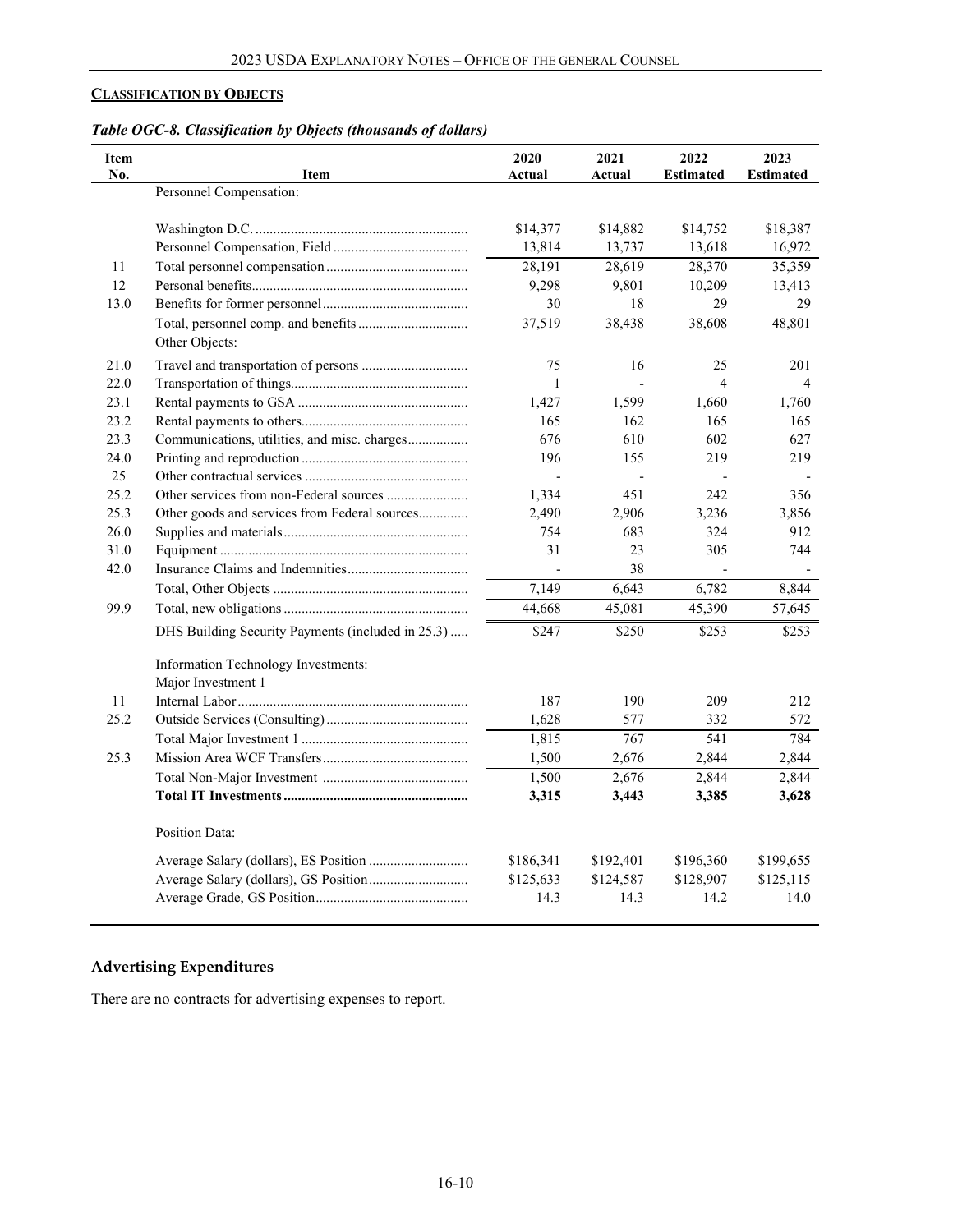## **STATUS OF PROGRAMS**

The Office of the General Counsel (OGC) provides legal services and oversight required by the Secretary and USDA to achieve the Department's mission and deliver programs and services to the American people. OGC provides proactive, accurate, creative and prompt legal services. OGC is committed to developing its employees and to serving its clients in a way that is collaborative, transparent, innovative, fact-based, and technology enabled.

#### **Current Activities**

USDA's lawyers are involved in almost every Departmental activity and provide daily advice on a broad range of legal issues. On the programmatic side, they do everything from assisting in the development of complex regulations, to serving as counsel for high-value business transactions. OGC attorneys also provide extensive drafting and technical assistance to the Department and Congress on regulations and legislative proposals, assist the Department in briefing Congress in response to inquiries, and assist the Department in the development of both internal and external policies. OGC's practice is also litigation intensive. OGC represents or assists in the representation of USDA in disputes in every conceivable tribunal, including administrative bodies, the Federal and State courts, and the World Trade Organization. OGC's services also include responding to legal inquiries and preparing formal legal opinions on a broad range of issues relating to the Department's authorizing statutes, as well as laws of general applicability, and constitutional and fiscal law matters. OGC prepares or interprets contracts, mortgages, leases, deeds, and other legal documents, prepares briefs, and collaborates with the Department of Justice (DOJ) in trial and appellate litigation.

#### **Selected Examples of Recent Progress by OGC**

- The Marketing, Regulatory and Food Safety Programs Division oversaw 37 Packers and Stockyards Act (P&S Act) administrative enforcement cases, resulting in almost \$2 million in assessed civil penalties.
- The International Affairs, Food Assistance and Farm and Rural Programs Division advised on the development and implementation of the Pandemic Assistance for Timber Harvesters and Haulers program, which will provide up to \$200 million in financial relief to timber harvesting and timber hauling businesses, as well as the Pandemic Livestock Indemnity Program, which provides financial relief for producers that suffered losses due to insufficient access to processing facilities during the pandemic.
- The General Law and Research Division provided assistance to the Department in implementing the American Rescue Plan Act, Pub. L. 117-2, including the food supply chain and agriculture pandemic response and assistance and support for socially disadvantaged farmers and ranchers.
- The Mountain Region assisted the U.S. Attorney's Office in negotiating the settlement of approximately \$25 million for the 2017 "416" fire (*United States v. The Durango & Silverton Narrow Gauge R.R. Co., (D. Colo.)* for affirmative fire recovery costs.
- The Civil Rights Policy Section created an Employee Complaint Process Manual for senior leadership that provides an overview of various avenues available to employees who wish to pursue personnel complaints against USDA officials, supervisors, and employees.

## **Marketing, Regulatory and Food Safety Programs Division**

The Division provides legal advice and litigation support to two Mission Areas: Food Safety and Marketing and Regulatory Programs. The workload increased significantly as the Agricultural Marketing Service (AMS) implements two new national programs, The National Bioengineered Food Disclosure Standard and the Domestic Hemp Production Program. Examples of the critical work performed by the Division during FY 2021 appear below:

## *Agricultural Marketing Service (AMS)*

#### *Domestic Hemp Production Program*

The Division was instrumental in AMS's efforts to promulgate the final rule for the Domestic Hemp Production Program that included significant revisions to allow more flexibilities for States, Tribes, and research facilities. The Division also represented the Department in the Office of National Drug Control Policy's working group on hemp and in the interagency working group that addressed the United States' responsibilities under the United Nations Single Convention on Cannabis.

#### *Agricultural Commodities Act*

The Division drafted over 100 reparations decisions involving more than \$3.5 million in disputed claims and completed action on over 30 administrative complaints under the Perishable Agricultural Commodities Act. Those efforts also resulted in \$36,500 in civil penalties and in payments of approximately \$5.6 million to producers.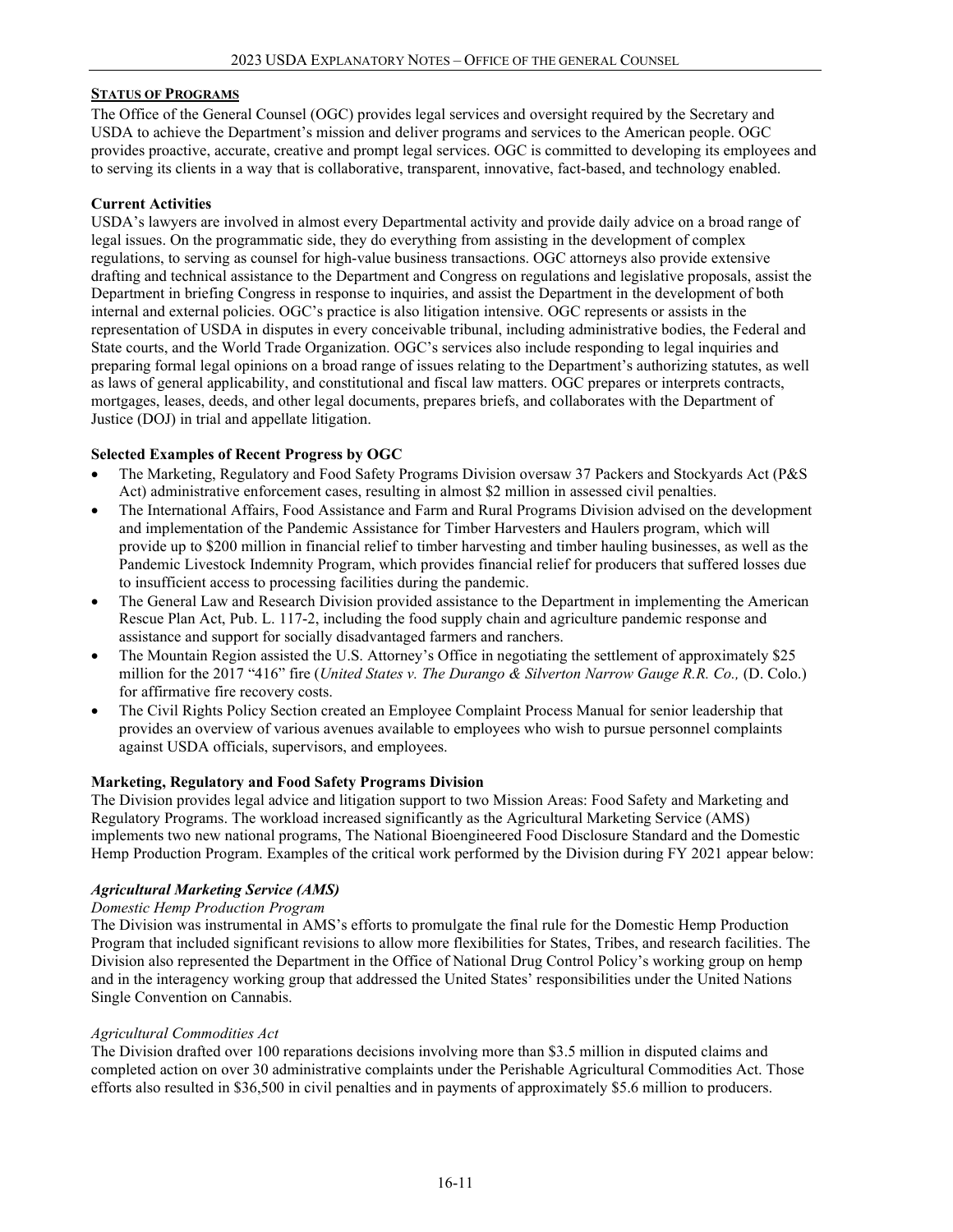## *Antitrust/Anticompetition Issues*

The Division has been working closely with AMS on its rulemaking efforts to address "unfair, unjustly discriminatory, or deceptive practice or device" and "undue or unreasonable preference or advantage" in violation of the P&S Act. The Division provided critical representation of USDA's interests in discussions with DOJ's Antitrust Division. The Division coordinated sensitive information sharing requests as antitrust investigations ensued.

## *Food Safety and Inspection Service (FSIS)*

#### *Swine Slaughter Modernization*

The Division provided legal counsel to FSIS as it defended implementation of a significant rule to modernize the inspection process in swine slaughter facilities in three lawsuits filed in Minnesota, New York, and California. In the Minnesota case, the Court ordered that starting June 30, 2021, any establishment operating under the swine slaughter inspection system decrease its line speed from unlimited to no more than 1106 head per hour.

# *FSIS Mask Mandate*

The Division also provided significant legal support regarding FSIS's decision to protect their employees by requiring official meat and poultry establishments, egg products plants and other facilities where FSIS provides inspection services, located in areas of "substantial" or "high" communicating COVID-19 transmission, to have employees or contractors wear masks when FSIS inspection personnel are present in the facility.

# *Animal and Plant Health Inspection Service*

# *Biotechnology Regulatory Services*

Last year, the Division assisted APHIS in finalizing a rule to revise its biotechnology regulations in order to make them more effective and efficient. The Division has devoted significant resources to prepare for litigation challenging the regulation.

## *Animal Care*

The Division provided substantial assistance to Animal Care in several rulemakings, including a proposed rule that covered the new area of bird standards and a final rule involving contingency plans. One rulemaking required complying with court mandated timelines, and another required complying with Congressional timelines. The Division also worked with DOJ to successfully bring the first two Animal Welfare Act affirmative litigation cases in federal court.

## **International Affairs, Food Assistance, and Farm and Rural Programs (FAIR) Division**

The Division provided extensive legal advice and assistance to the Farm Service Agency (FSA), Foreign Agricultural Service (FAS), Risk Management Agency (RMA), Food and Nutrition Service (FNS), and Rural Development (RD) in connection with implementation of the CARES Act, the American Rescue Plan Act of 2021, and the Consolidated Appropriations Act, 2021. Examples of FAIR Division's service supporting USDA Mission Areas include:

## *Commodity Credit Corporation (CCC) and Farm Service Agency (FSA)*

OGC provided significant legal advice and assistance to FSA in the development of several pandemic assistance programs to aid recovery from the impacts of the COVID-19 pandemic on agricultural producers. OGC continued to support the implementation of the Coronavirus Food Assistance Program (CFAP), for example clearing rule amendments to provide additional assistance for certain producers, including up to \$1 billion for contract growers.

OGC advised on and negotiated a grant agreement that provided \$15 million to assist agricultural producers affected by worsening drought conditions in the Klamath River Basin in Oregon and California. In addition, OGC contributed to the rule establishing the Quality Loss Assistance (QLA) program to provide disaster assistance for crop quality losses that were a consequence of hurricanes, excessive moisture, floods, qualifying drought, tornadoes, typhoons, volcanic activity, snowstorms, or wildfires occurring in calendar years 2018 and 2019.

OGC advised on the implementation of Section 1005 of the American Rescue Plan Act (ARPA), which intended to provide debt relief to socially disadvantaged farm loan borrowers to combat the lingering effects of discrimination in Farm Loan Programs. OGC continues to support litigation defending the Section 1005 program, originally estimated to provide approximately \$5 billion of relief to socially disadvantaged farmers and ranchers. OGC advised on the newly established Heirs' Property Relending Program (HPRP), which provides resources to assist agricultural producers and landowners to resolve heirs' property land ownership and succession issues.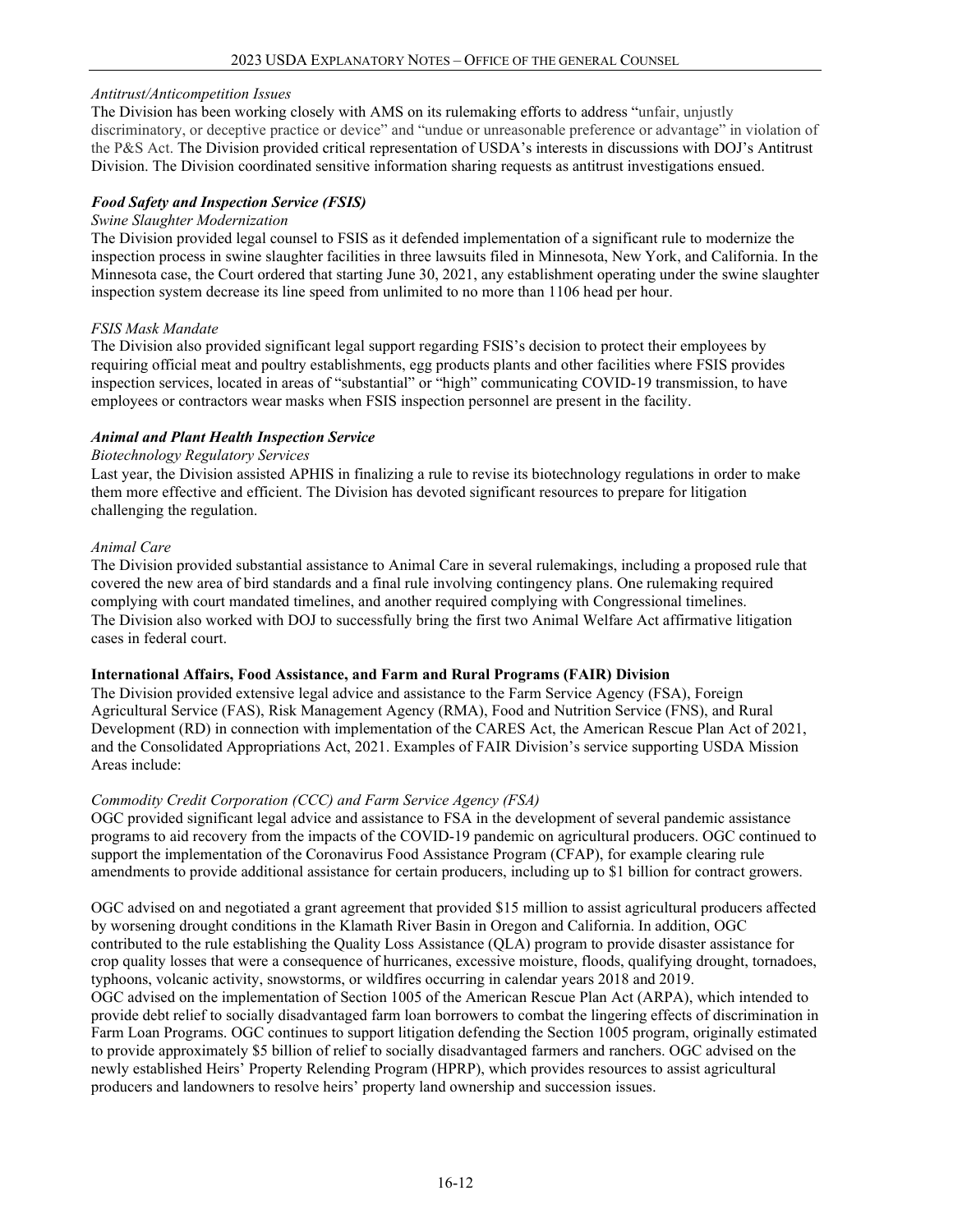## *Foreign Agricultural Service (FAS)*

OGC was instrumental in assisting the FAS in identifying and drafting the documents to make necessary changes to the dairy import licensing regime arising from the withdrawal of the U.K. from the European Union. Also, OGC played a significant role in an interagency effort to establish an agreement with the Government of El Salvador to accomplish debt relief and promote conservation in El Salvador under the Tropical Forest and Coral Reef Conservation Act of 1998. Under this bilateral agreement, El Salvador will pay debt owed to the Commodity Credit Corporation (CCC) under Title I of the Agricultural Trade Development and Assistance Act of 1954, Public Law No. 83-480 ("PL 480"), in part to CCC and in part into a Tropical Forest Fund in El Salvador. OGC assisted in drafting the bilateral agreement between the United States and El Salvador.

#### *Risk Management Agency (RMA) and the Federal Crop Insurance Corporation (FCIC)*

OGC provided legal advice to RMA and the FCIC Board of Directors on crop insurance policies, regulations, litigation, compliance issues, administrative proceedings, interpretations of procedure, final agency determinations, and various other matters. OGC's legal guidance assisted RMA with the COVID-19 emergency, publishing regulations, issuing manager's bulletins, responding to program participants, and managing the \$15.8 billion Federal Crop Insurance Program. OGC provided assistance in developing a demographic data collection to enable RMA to determine whether agents that deliver the Federal Crop Insurance Program reflect the diversity of the communities served. This information, collected for the first time, will enable USDA to target outreach where it is needed most.

#### *Food, Nutrition and Consumer Services*

OGC provided legal advice to the Center for Nutrition Policy and Promotion on the update to the Thrifty Food Plan (TFP), the basis for benefits in the Supplemental Nutrition Assistance Program (SNAP). This was the first update since 2006. OGC provided assistance to the government's defense in litigation challenging emergency allotments authorized under the Families First Coronavirus Response Act and assisted in updating the Department's policy on the amount and eligibility for emergency allotments. OGC also provided substantial support for programmatic waivers in the nutrition programs in response to COVID-19. OGC's advice was integral to the establishment of the Pandemic Electronic Benefit Transfer Program, a newly established nutrition program that provides benefits to children for missed school lunches.

#### *Rural Development (RD)*

OGC provided significant assistance in closing two rounds of funding for the broadband ReConnect Pilot. That assistance included resolving a roadblock of almost \$1 billion in funding that could not be closed during the pandemic. OGC was also instrumental in developing and clearing the third round of funding for the ReConnect Program, which will provide over \$1.2 billion in funding for an application window that opened in November 2021. Additionally, OGC provided technical assistance in connection with Congress's revision of broadband infrastructure programs. That effort eventually became the broadband component of the Bipartisan Infrastructure Bill, providing the Rural Utilities Service over \$2 billion in additional funds for ReConnect.

OGC assisted the government's efforts to overcome COVID's impact on housing, advising the Rural Housing Service (RHS) on the CARES Act provisions for forbearance and foreclosure moratoriums for single family housing loans, and on RHS' policy to continue the foreclosure moratorium beyond the expiration of the CARES Act provision. OGC was instrumental in assisting the Rural Business-Cooperative Service on the establishment of a new program, the Food Supply Chain Guaranteed Loan Program authorized by the American Rescue Plan Act. OGC provided extensive assistance with program implementation, including developing a Notice of Funding Availability that makes approximately \$1 billion in funds available in FY 2022 to qualified borrowers and projects for the startup or expansion of activities in the middle of the food supply chain, particularly the aggregation, processing, manufacturing, storage, transportation, and distribution of food, to increase capacity and help create a more resilient, diverse, and secure U.S. food supply chain. OGC assisted with transactional work including the development of four RD guaranteed loan programs (Business and Industry Guaranteed Loan Program, Rural Energy for America Program, Water, and Community Facilities) referred to as "OneRD."

#### **Natural Resources and Environment Division**

OGC advised the Forest Service (FS) on compliance with Federal environmental and administrative laws governing management of the 193 million-acre National Forest System (NFS) and provided legal services to the Natural Resource and Conservation Service (NRCS). OGC counseled the FS on legal issues arising under laws including the Administrative Procedures Act, the National Environmental Policy Act (NEPA), the National Forest Management Act (NFMA), the Healthy Forest Restoration Act, and the Endangered Species Act (ESA). OGC assisted the FS and other USDA offices in drafting legislation, and reviewed pending legislation, pertaining to the conservation title of the Infrastructure Bill and the Build Back Better legislation. In the past year, OGC provided legal services to the FS and National Resource and Conservation Service on a wide range of agency activities: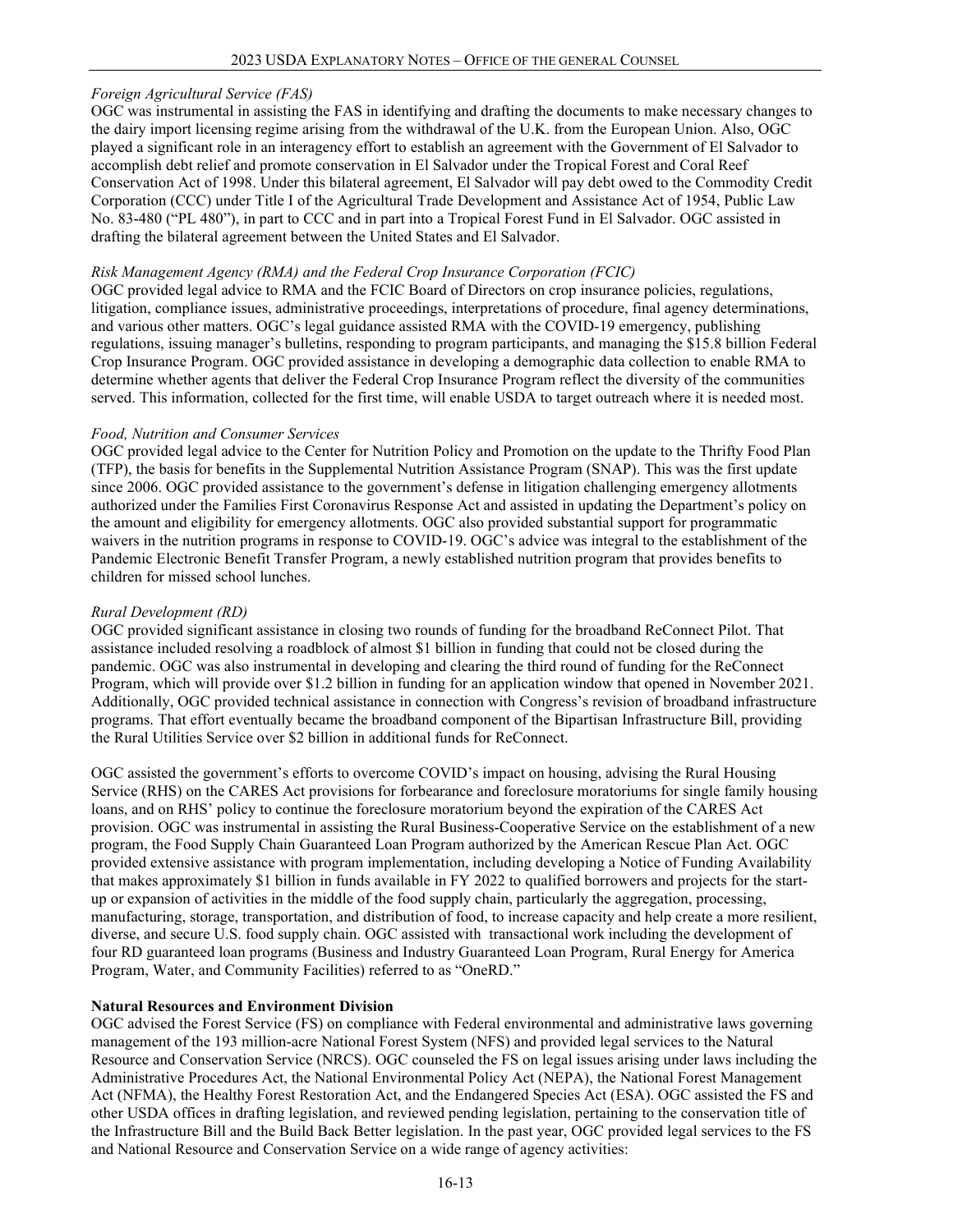#### *Energy and Mineral Development*

OGC provided legal assistance to the FS in litigation and program activities related to mineral projects for development of critical minerals and administration of the FS oil and gas resources on NFS lands. OGC has advised the FS in connection with legal challenges to land exchanges and mining projects intended to develop mineral resources on NFS lands, and on issues involving remediation of legacy mining sites and implementation of administration policies related to oil and gas development on NFS lands.

#### *Infrastructure*

OGC provided legal advice to the FS, Rural Development, and NRCS regarding infrastructure development in national forests, rural areas, and NRCS conservation easements, especially with regard to expansion of renewable energy transmission projects, broadband access in rural areas, and pipeline infrastructure. In addition, OGC assisted the FS in identifying infrastructure projects that could be expedited as part of the economic recovery efforts in response to the COVID-19 pandemic.

#### *Regulatory Reform and Forest Planning*

OGC assisted the FS in litigation and program activities relating to management of NFS lands for grazing, recreation, timber, watersheds, and wildlife habitat. OGC provided legal research and informal advice regarding significant land and management plan amendments and revisions, as well as objections concerning plans, projects, and permits, including critical habitat regulations under the Endangered Species Act.

#### *Litigation*

OGC coordinated litigation strategy and assisted in the defense of cases involving national monument designation, post-wildfire recovery and hazard abatement, roadless area management, infrastructure projects, and livestock grazing. OGC assisted in the defense of regulations, directives, programmatic forest plans, and most commonly, resource management projects involving vegetation management, livestock grazing, and mining and energy development.

#### *Forest and Range Management*

OGC provided legal advice on the Forest Service's development of its Forest Products Modernization initiative, including its efforts to modernize the FS timber handbook. OGC also provided advice and represented the agency in various administrative fora, including appeals before the Civilian Board of Contract Appeals, suspension and debarment proceedings, bid protests before the Government Accountability Office, small business set-aside appeals, and export sourcing area proceedings. OGC provided advice to the FS on a number of issues relating to wildfire response and firefighter safety in light of the COVID-19 pandemic during an extremely busy fire season.

#### *Roadless Area Management*

OGC continued to advise the FS and Under Secretary for Natural Resources and Environment on rulemaking efforts concerning the 2001 roadless rule and its application to NFS lands in Alaska.

#### *Recreation*

OGC provided advice to the FS on hazard tree management issues in campgrounds, ski areas, and roadside areas. OGC has been active in advising the FS on insurance and indemnity issues with states that arise when state entities are involved in special use authorizations on NFS lands. OGC also assisted in the drafting of key notices, directives, and policies concerning FS implementation of public safety authority in response to the COVID-19 pandemic, including orders related to mask wearing on NFS lands and implementation of administration COVID-19 policies on NFS lands.

#### *Lands, Water, Wilderness and Wild and Scenic Rivers*

OGC advised the FS on a number of issues relating to FERC administration of hydropower facilities on NFS lands and wild and scenic river segments. OGC provided litigation support for water adjudications, including water rights associated with grazing on NFS lands as well as advice regarding management of wilderness and wild and scenic river corridors.

## *Natural Resources Conservation Service (NRCS)*

OGC has continued to support NRCS activities on private or non-Federal lands, including legal advice regarding the administration of programs such as the Conservation Stewardship Program, the Environmental Quality Incentives Program, the Agricultural Conservation Easement Program, and the Regional Conservation Partnership Program. OGC provided advice to NRCS on multiple litigation matters involving conflicts over NRCS easements and litigation over NRCS wetland compliance regulations.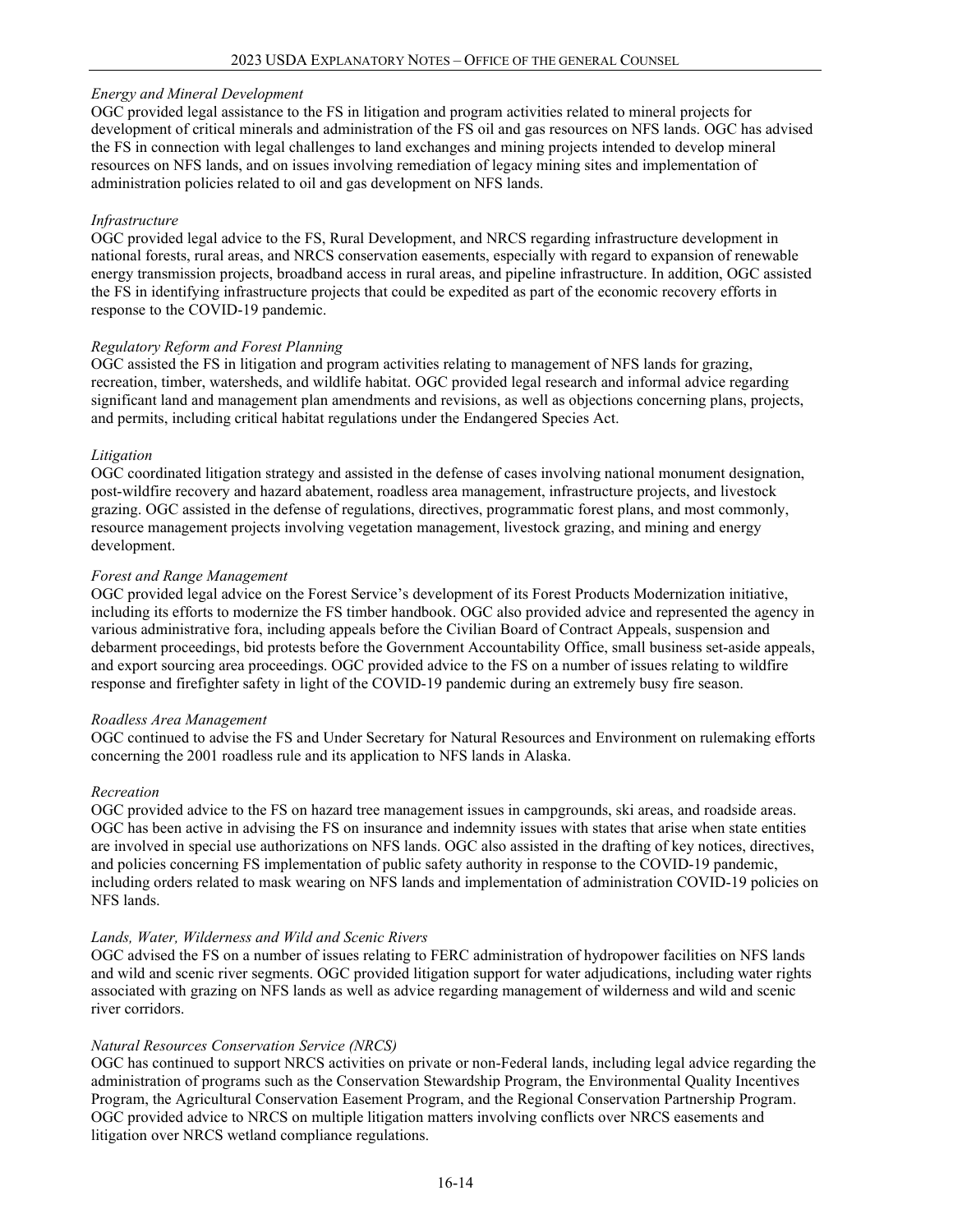## *Environmental Law*

OGC provided litigation support and legal advice for all USDA agency matters related to the Comprehensive Environmental Response, Compensation, and Liability Act and the Resource Conservation and Recovery Act, including the Holden mine site in Idaho and the Gold King mine site in Colorado, in addition to nationwide cleanup efforts at Formerly Used Defense Sites on FS lands. OGC advised and represented the Department and individual agencies regarding compliance with pollution control standards and continued to provide advice on hazardous materials liability arising out of real property transactions.

#### *Deepwater Horizon Oil Spill*

OGC advised the Department on major projects intended to implement the Deepwater Horizon consent decree. OGC also provided informal advice to senior USDA leadership in connection with the Gulf Coast Ecosystem Restoration Council, which selects and implements Gulf of Mexico ecosystem restoration projects.

## *Real Property Matters*

OGC worked closely with USDA agencies that manage real property assets on a variety of legal issues relating to land ownership transactions and stewardship responsibilities, especially involving issues of tribal co-management and land exchanges involving tribal interests in NFS lands. OGC provided legal services regarding access and rights of way to public lands, title claims and disputes, treaty rights, land appraisal and survey, and other issues incident to the ownership and management of real property assets of the government.

# **General Law and Research Division (GLRD)**

#### *Appellate Litigation*

GLRD assisted the Department of Justice (DOJ) in a number of affirmative appeals, including an appeal before the Ninth Circuit, *Apache Stronghold v. US*, which defends the FS's conveyance of title of 2,422 acres of the Tonto National Forest, including Oak Flat (an Apache sacred site), to Resolution Copper in exchange for 5,459 acres of conservation lands. GLRD also assisted in another appeal before the Ninth Circuit, *Pon v. US*, in which the Ninth Circuit affirmed the permanent disqualification of Pon from participating in the Supplemental Nutrition Assistance Program (SNAP, formerly called the Food Stamp Program). GLRD has also continued to assist DOJ's Office of Solicitor General in another case involving the SNAP, *United States v. Vaello Madero*, which is pending before the U.S. Supreme Court and involves the applicability of Social Security Administration and SNAP benefits in Puerto Rico. Additionally, GLRD assisted DOJ in securing the affirmance of a criminal conviction before the Third Circuit regarding a defendant who was found guilty in a complicated biofuels scam that defrauded the government of millions of dollars. GLRD also drafted appeal recommendations for the American Rescue Plan Act (ARPA) Section 1005 cases, which sought to enjoin USDA from administering the loan-forgiveness program set forth in the ARPA for socially disadvantaged farmers and ranchers.

GLRD continued to assist DOJ in *State of Alaska v. Vilsack*, in which the D.C. Circuit dismissed Alaska's challenge to USDA's Roadless Rule for mootness and lack of standing. Further, GLRD continued to assist DOJ with *2 Bar Ranch Limited Partnership. v. Forest Service*, in which the Ninth Circuit upheld the Forest Service's management of the Dry Cottonwood Allotment on the Beaverhead–Deerlodge National Forest in Montana. In addition, GLRD coordinated with DOJ regarding USDA's interests relating to a petition for certiorari filed in *Public Watchdogs v. Southern California Edison Co.*, which raises an issue about the scope of the Hobbs Act. GLRD also coordinated with DOJ regarding USDA's interests relating to an amicus brief filed by DOJ in the Eighth Circuit in *Hus Buljic v. Tyson Foods Inc.*, which raises issues about the scope of federal-officer removal and the Defense Production Act.

GLRD also defends most USDA Judicial Officer decisions that enforce the P&S Act, Perishable Agriculture Commodities Act (PACA), Animal Welfare Act (AWA), and the Horse Protection Act, and that are appealed to the Federal courts of appeals. GLRD attorneys brief and argue these cases before the courts of appeals. During FY 2021, GLRD handled three petitions for review in the D.C. Circuit and the Fifth Circuit, challenging decisions issued by the Judicial Officer under the PACA.

## *Contracts and Fiscal Law*

GLRD is responsible for handling transactional, counseling, and litigation matters that arise throughout the Department and its agencies; for example, GLRD advises agencies and offices regarding the Department's legal issues and litigation related to reorganizing and realigning the Department, complying with the Federal Vacancies Reform Act, and implementing COVID-19 related authorities, procurements, grants, and fiscal law issues. In addition, GLRD assisted with responses to requests for information and technical assistance from Congress and assisted the Department in implementing Farm Bill programs.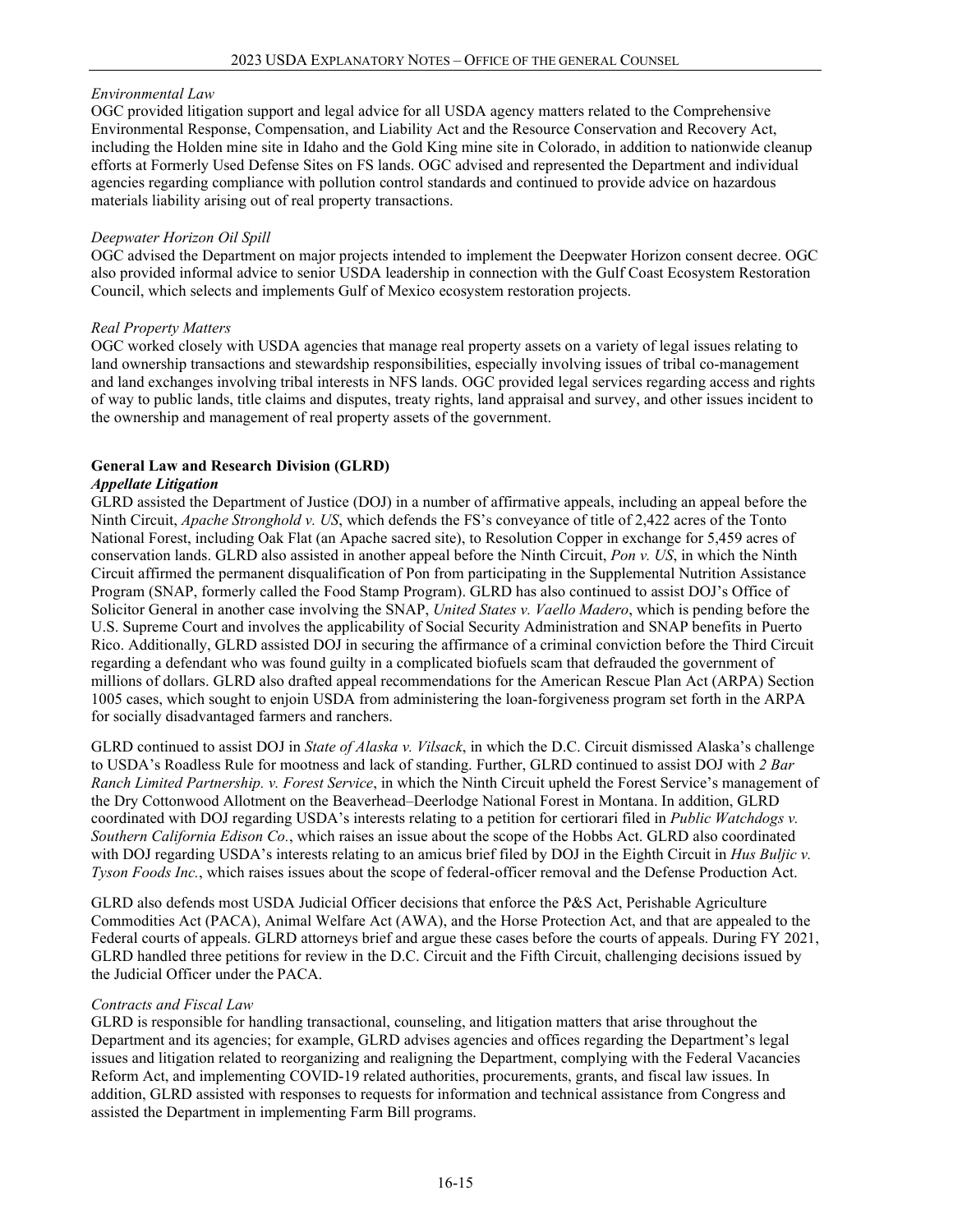GLRD provides the primary legal support for Departmental Administration (DA) and for the Research, Education, and Economics (REE) Mission Area. For the REE mission area, GLRD provided legal services to the National Institute of Food and Agriculture (NIFA) and the Agricultural Research Service regarding the implementation of OMB administrative flexibilities related to the COVID-19 national emergency declaration, including issues surrounding no-cost extensions, payment of salaries, donation of personal protective equipment, and permitted use of grant funds in response to the emergency. GLRD advised Office of the Chief Financial Officer on implementation of revisions to 2 CFR Part 200 related to purchases of telecom equipment from certain Chinese-owned companies. GLRD also assisted with audits related to the move of NIFA and Economic Research Service (ERS) to Kansas City.

GLRD continued to assist the Department's response to the COVID-19 pandemic, including engagements under the Families First Coronavirus Response Act to purchase commodities for emergency distribution during a public health emergency designation, and under the Coronavirus Aid, Relief, and Economic Security (CARES) Act to prevent, prepare for, and respond to COVID-19 by providing support for agricultural activities and producers affected by pandemic related issues. COVID impact issues range from visitor access to buildings, USDA workplace safety plan, and the COVID impacts on FS wildland firefighting operations. Finally, GLRD provided assistance to the Department in various aspects of executive orders related to worker and contractor safety.

GLRD defended the government in litigation before Federal courts and administrative forums including over 40 protest-related matters initiated before the Government Accountability Office (GAO), as well as those continued from the previous fiscal year. For example, OGC successfully defended the FS' award of contracts for Next Generation 3.0 Large Airtanker aerial firefighting at GAO and again later at the Court of Federal Claims. GLRD also continues to advise the Department on litigation related to procuring and implementing an enterprise infrastructure solution.

GLRD attorneys respond to emergency inquiries regarding the use of funds for emergency food distribution under the Stafford Act. In the past year, GLRD provided legal assistance dealing with the aftermath of devasting wildfires in the American West and the hurricanes affecting the Gulf coast. GLRD provided advice and coordination with the FS and Assistant Secretary of Administration, with respect to novel use of housing sharing services for housing firefighters and firefighter use of procurement methods in paying for housing.

# *Disclosure and Tort Claims*

On behalf of the Department's agencies and offices, GLRD handles the legal work and litigation that arises under FOIA, the Federal Tort Claims Act (FTCA), the Privacy Act (PA), and the Federal Advisory Committee Act (FACA).

GLRD continued handling and supporting DOJ in numerous FOIA cases. Many of these cases involve complex disclosure and privacy issues involving records concerning agencies and private parties. Examples include multiple lawsuits from American Oversight and similar organizations that sought sensitive records from senior USDA officials that GLRD resolved to the satisfaction of those officials and without incurring attorney fees. GLRD assists the Department in responding to governmental requests and private party subpoenas and other discovery requests. GLRD organized and led massive electronic and hardcopy record searches across numerous offices at USDA. GLRD's effort resulted in the timely and efficient disclosure of thousands of responsive records.

GLRD is currently defending USDA, and assisting DOJ, with litigation before Federal courts in numerous cases involving complex and sensitive issues. Examples of FTCA matters include fires in National Forests and elsewhere, such as the Gap Fire and Roosevelt Peake Fire, and significant wrongful-death suits, such as the Cold Spring Flash Flood case, where plaintiffs are seeking millions of dollars in damages. Among successes in FY21, GLRD secured the dismissal of the complaint in the LoLo Peake Fire and Cascadia cases, FTCA suits against the Forest Service in which plaintiffs were seeking tens of millions in damages.

GLRD also assists with the Department's representation in a lawsuit from the United Farm Workers related to the October 2020 Farm Labor Survey data collection and the November 2020 Farm Labor report. With GLRD's assistance, these claims have been resolved favorably to the government, and GLRD began assisting the DOJ to implement a court-approved settlement that released the government from these claims.

GLRD participated in Federal interagency initiatives with respect to biodefense, counterintelligence, and human trafficking. GLRD provided advice and guidance on sensitive matters before the Committee for Foreign Investment in the United States, helping to ensure the security of the Nation's agricultural resources. GLRD continued to advise the Department on numerous cybersecurity and information technology law issues, interpreting and advising on statues, regulations, and executive orders concerning national security related programs and activities. GLRD also served as the Department's legal advisor to the Office of Homeland Security's Continuity of Operation program,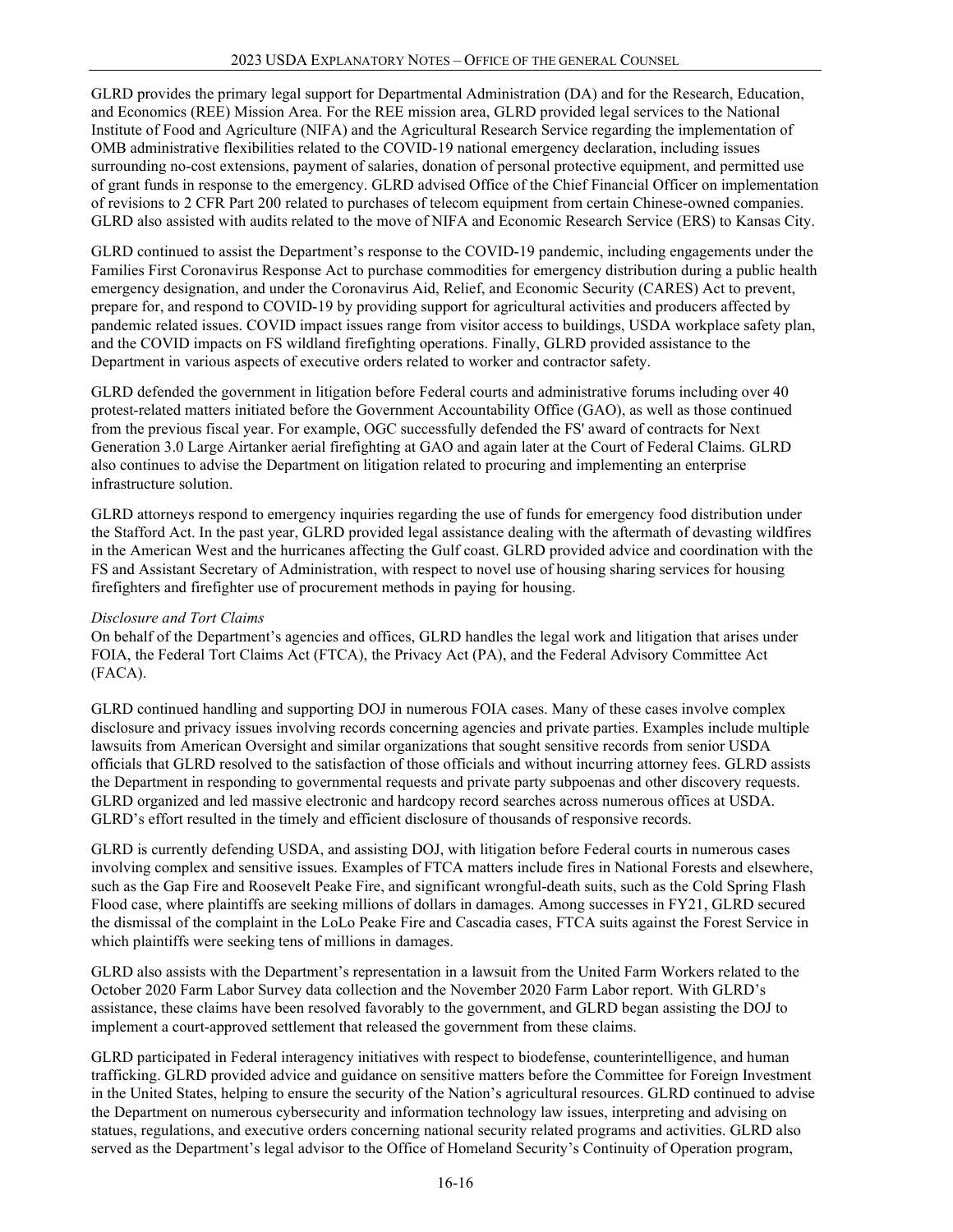providing legal advice and guidance to the Department during the planning and execution phases of the largest intergovernmental continuity exercise.

#### *Intellectual Property Law*

GLRD provides legal services regarding intellectual property (IP) for agencies and programs throughout USDA. GLRD's IP group oversees and advises on patent procurement, invention rights, assignments, and licenses, providing legal oversight and advice regarding technology transfer, i.e., the transfer of USDA technology for use by the private sector. GLRD's IP group represents USDA before the Patent and Trademark Office regarding patent and trademark matters and at the Department of Justice regarding 28 U.S.C. 1498 litigation for alleged USDA patent and copyright infringement.

IP-related legal services provided by GLRD included: 11 new patent applications; registration of the USDA Organic certification mark for the National Organic Program; renewed registrations for the WIC Acronym and Symbol marks and the BioPreferred mark; advice on enacted legislation affecting protection for the 4-H Club Name and Emblem and the Smokey Bear and Woodsy Owl characters; and advice on the copyright and trademark aspects of revisions to the crop insurance policy regulations for the Risk Management Agency.

## **Civil Rights, Labor and Employment Law Division**

OGC's Civil Rights, Labor and Employment Law Division (CRLELD) provides advice, counsel and litigation support for matters involving civil rights and Federal sector employment, human resources, labor relations, and employee relations. CRLELD provides legal advice to management at USDA offices and client agencies on issues involving personnel and civil rights matters, including disciplinary actions, informal complaints of employment discrimination, and program implementation. CRLELD also defends the Secretary in individual cases and class actions filed pursuant to equal employment opportunity laws, the Equal Credit Opportunity Act, and other federal statutory and regulatory authorities. CRLELD directly defends the Secretary's interests before the Equal Employment Opportunity Commission (EEOC), the Merit Systems Protection Board (MSPB), the Federal Labor Relations Authority, the U.S. Office of Special Counsel, and other administrative tribunals. OGC also assists the DOJ in defending the Secretary in similar claims brought in federal district and appellate courts, and the Court of Federal Claims.

## **CRLELD Litigation Section**

## *ARPA Section 1005 Litigation*

ARPA Section 1005 was designed to "provide targeted and tailored support for . . . farmers," and authorizes funds to pay up to 120 percent of certain direct or guaranteed USDA farm loans held by a "socially disadvantaged farmer or rancher" and outstanding as of January 1, 2021. Groups and individuals filed thirteen (13) separate judicial actions challenging § 1005 under the equal protection component of the Fifth Amendment's Due Process Clause, among other constitutional bases, and sought preliminary injunctions to enjoin the Government from distributing funds under § 1005. The Litigation Section worked with the DOJ in crafting arguments and filing pleadings in all of these cases and provided daily updates to the Secretary of Agriculture, subcabinet, and White House counsel on the status of litigation.

## *Defending All EEOC Complaints Involving Multiple Client Agencies*

The Litigation Section continued its major effort to further execute its plan to consolidate OGC's representation of the Secretary in all EEOC litigation. The Litigation Section obtained jurisdiction over all new EEOC hearings and appeals involving the FSA, FAS and RMA, resulting in an increased inventory of cases. This resulted in management of more than 620 EEOC administrative cases and appeals, which improved the consistency in the Department's defense of EEOC cases and prevention of substantive monetary sanctions against USDA.

## *Administrative Employment Discrimination Class Actions*

The Litigation Section successfully defended a 2016 administrative class action that alleged that FSIS's policy of prohibiting employees working in the Alternative Duty Program from working overtime or holidays violated the Rehabilitation Act. The EEOC dismissed the action for untimely EEO Counselor contact and alternatively granted summary judgment for the Agency because the complainant's temporary physical impairment was insufficient to support a claim of disability discrimination. This dismissal resulted in savings to the Agency of at least \$1.5 million. The Litigation Section was also successful in resolving a long-standing Department-wide EEOC class action alleging that deaf and hard-of-hearing USDA employees in the National Capital Region (NCR) have not received qualified sign language services since the Department delegated the funding and responsibility for those services to the sub-agencies in May 2014. The attorneys resolved the action that resulted in savings of at least \$2 million; fundamental changes to the Department's procurement; and provision of sign language services through recentralization at the Departmental level with active input from NCR deaf and hard of hearing employees.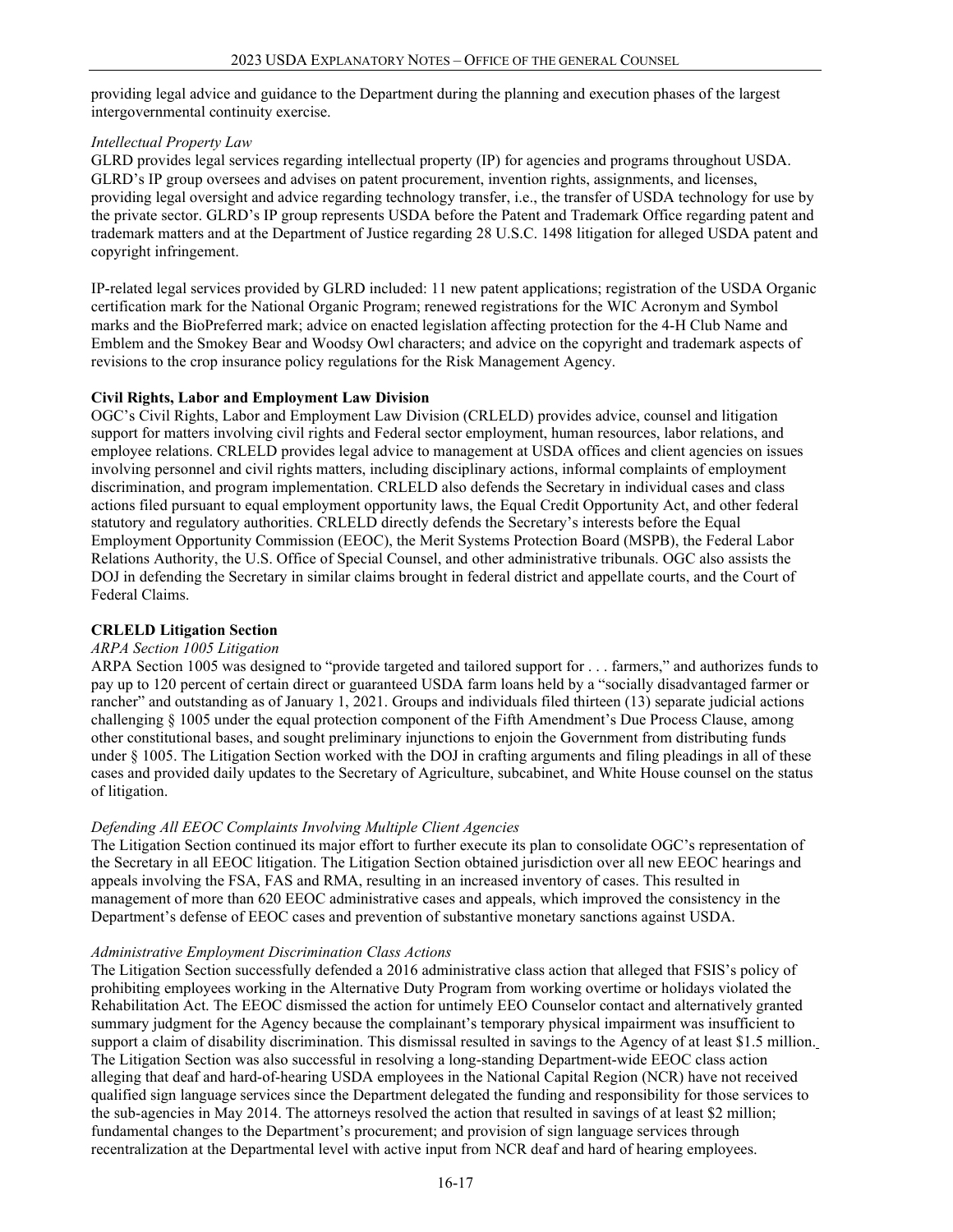# *Resolution of Long-Standing Litigation Between OGC Management and AFGE Local 1106*

The Litigation Section participated in a Labor/Management Team that initiated and guided new developments focused on improving the relationship between the Agency and the Agency Union as well as protecting both parties' interests in resolving outstanding litigation. During negotiations over a new Collective Bargaining Agreement (CBA) several years ago, several legal proceedings were initiated by both management and the Union. The Litigation Section pivoted and focused on salvaging the relationship between labor and management through compromise and communication. After several years of negotiations and litigation over the successor CBA, the Litigation Section and Union leadership settled all pending litigation. This has ushered in a new era of transparency and engagement among management and Union members.

#### *Finding of Discrimination by Judge Overturned by EEOC Based on Litigation Section Appeal*

After a hearing, an EEOC Administrative Judge found that the Agency discriminated against a former USDA employee and awarded her, among other monetary remedies, \$250,000 in compensatory damages. The Litigation Section appealed the decision and EEOC's appellate body held that the Judge erred in finding discrimination and reversed the Judge's decision. This is the first reversal of a Judge's finding of discrimination in a USDA case in at least twenty (20) years that saved the Government over \$2.75 million.

## *Program Discrimination Group and Class Action Cases*

The Litigation Section worked on ongoing implementation issues involving former class action complaints and group complaints such as *Pigford II* and *Keepseagle* and guided and collaborated with DOJ to ensure that *cy pres*  funding (funds exceeding those distributed to beneficiaries) in both cases were directed at experienced non-profits, CDFIs, and educational institutions in the agricultural sector.

## **CRLELD Policy Section**

The CRLELD Policy Section (Policy Section) is responsible for providing advice and counsel prior to the request for an EEOC hearing and advising agencies on a variety of labor relations matters including grievances, Unfair Labor Practice allegations, midterm bargaining, and impact and implementation bargaining. The Policy Section provides legal sufficiency reviews of Final Agency Decisions issued by the Assistant Secretary for Civil Rights in employment and program civil rights complaints, including decisions rendered in the farm and housing loan programs under the Equal Credit Opportunity Act. The Policy Section also prepares formal legal opinions on a wide variety of civil rights, labor, and EEO matters and has the primary responsibility for working with the Office of Adjudication to ensure compliance with Title VI of the Civil Rights Act and related statutes covering federally assisted programs. In addition, the Policy Section functions as a proactive civil rights office providing training on a variety of civil rights and employment issues, suggesting changes to agency practices to reduce discrimination complaint activity, developing action plans in response to compliance reviews, and responding to changes in the law. The Policy Section serves as the primary office for addressing internal labor, personnel, and EEO matters within OGC.

## *COVID-19 Response Safety Plan and Mask Mandates*

The Policy Section provided daily counsel to senior political officials, particularly USDA's Office of the Secretary (OSEC) Senior COVID-19 Advisors and Mission Area leadership, on USDA's response to limit the spread of COVID-19 and implement policies to protect the workforce and their families while ensuring that USDA met its mission. The Policy Section advised OSEC in the creation of USDA's Workplace Safety Plan and corresponding Frequently Asked Questions (FAQs) as required by Executive Order 14003 [Protecting the Federal Workforce and](https://www.whitehouse.gov/briefing-room/presidential-actions/2021/01/20/executive-order-protecting-the-federal-workforce-and-requiring-mask-wearing/)  [Requiring Mask-Wearing.](https://www.whitehouse.gov/briefing-room/presidential-actions/2021/01/20/executive-order-protecting-the-federal-workforce-and-requiring-mask-wearing/) With help from the Policy Section's legal expertise, USDA met the White House's January 29, 2021 deadline for establishing its Safety Plan. The Policy Section counseled Mission Areas in creating tailored Workplace Safety plans that focused on the particularized needs of keeping USDA's frontline workforce safe during the pandemic and advised OSEC in its various iterations of USDA's mask requirements as CDC guidance evolved, including drafting USDA's mask mandate policy in accordance wit[h Executive Order 14003](https://gcc02.safelinks.protection.outlook.com/?url=https%3A%2F%2Fwww.whitehouse.gov%2Fbriefing-room%2Fpresidential-actions%2F2021%2F01%2F20%2Fexecutive-order-protecting-the-federal-workforce-and-requiring-mask-wearing%2F&data=04%7C01%7C%7C8230ef71232a491f65c008d8c7ca2f9e%7Ced5b36e701ee4ebc867ee03cfa0d4697%7C0%7C0%7C637479018485427888%7CUnknown%7CTWFpbGZsb3d8eyJWIjoiMC4wLjAwMDAiLCJQIjoiV2luMzIiLCJBTiI6Ik1haWwiLCJXVCI6Mn0%3D%7C1000&sdata=aU4FUMQpvFaYm2qmPsvY0X1JJ9bdOT7LvzGVXVoyrpE%3D&reserved=0) and continuously revising USDA's Safety Plan and FAQs to ensure consistency with CDC guidance.

#### *Implementation of the Vaccine Mandate*

The Policy Section guided OSEC with legally defensible solutions to remove barriers to Federal employees receiving a COVID vaccine. The Policy Section also advised OSEC and USDA's leadership in creating a voluntary self-attestation form to collect vaccination information prior to the vaccine mandate under Executive Order 14043 and provided daily counsel to OSEC in USDA's implementation of the vaccine mandate.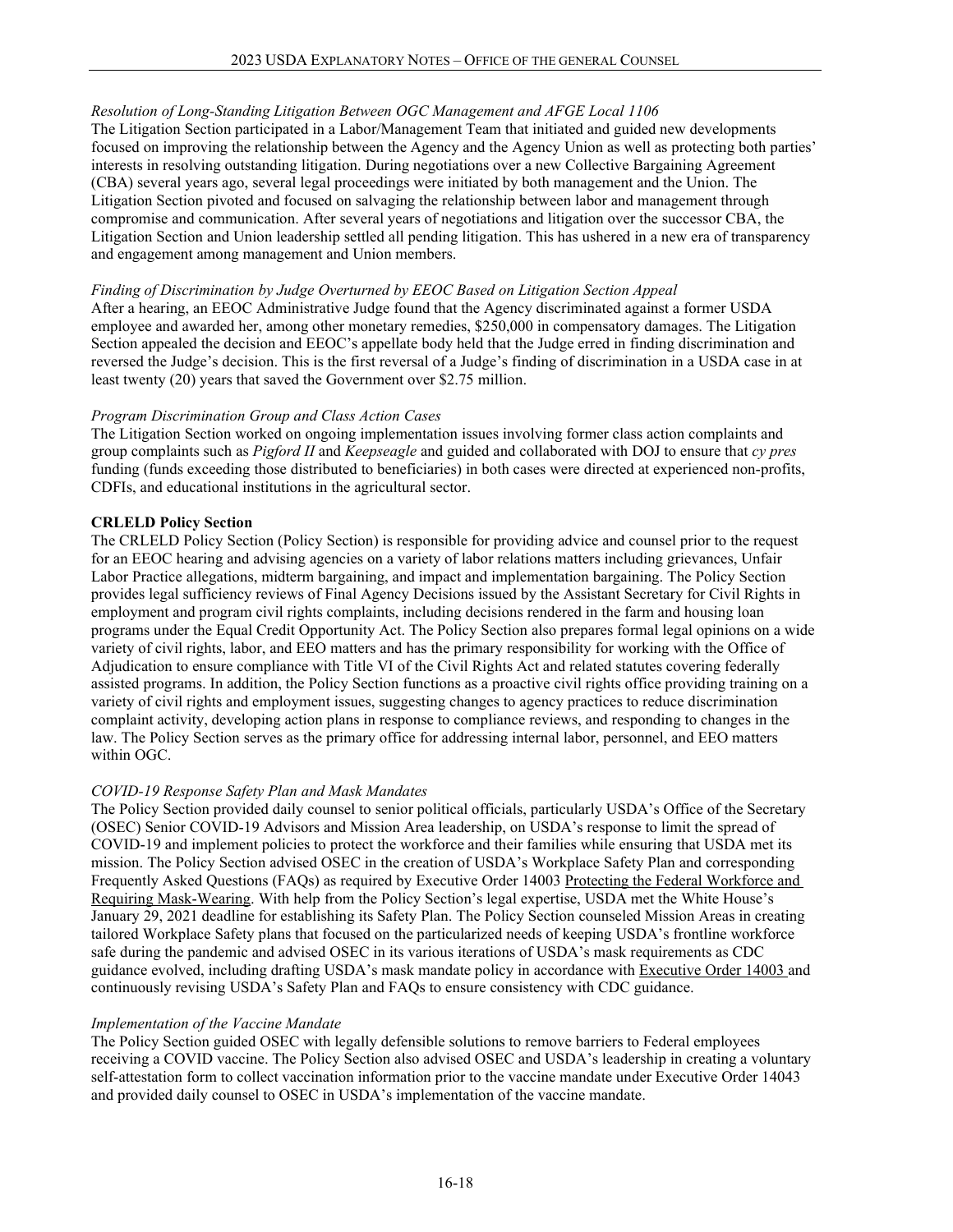## *Return to Workplace Plans*

Policy advised the Office of Customer Experience on USDA's first ever all-employee wide survey on telework, designed to provide senior leadership with feedback from employees and supervisors on telework and equipment needs. The Policy Section reviewed and provided extensive feedback on the Department's revised Telework and Remote Work Departmental Regulation, particularly on the requirements to comply with all labor obligations before implementing any change in working conditions. The Policy Section advised OSEC on the drafting of its OMB required proposed approach to Post-Reentry Personnel Policies and Work Environment that outlined the Department's approach and inclusion of the important principles of labor obligations, civil rights, its employee engagement and outreach, and workplace flexibilities. The Policy Section also reviewed all 26 written plans from agencies for returning employees to the workplace to ensure the plans considered all civil rights requirements and labor obligations.

## *Diversity, Equity, Inclusion, and Accessibility (DEIA)*

The Policy Section strategized with USDA leadership to implement Diversity, Equity, Inclusion, and Accessibility [In the Federal Workforce Executive Order 14035](https://gcc02.safelinks.protection.outlook.com/?url=https%3A%2F%2Fforms.office.com%2Fg%2FsLyiizzibY&data=04%7C01%7C%7C477cd5a00b654a14c1e708d96647410c%7Ced5b36e701ee4ebc867ee03cfa0d4697%7C0%7C0%7C637653278482081711%7CUnknown%7CTWFpbGZsb3d8eyJWIjoiMC4wLjAwMDAiLCJQIjoiV2luMzIiLCJBTiI6Ik1haWwiLCJXVCI6Mn0%3D%7C1000&sdata=ymtrwwSmb%2ByHYRJ0iobWSHwhNchze8NP4gR%2BT6%2FaRj8%3D&reserved=0) *Promising Practices* Survey. CRLELD reviewed the USDA DEIA Self-Assessment cover letter for the Secretary's signature, the USDA DEIA Summary, and 21 Agency DEIA Self-Assessments.

# *Proactive Counsel to Limit the Potential for EEO Complaints*

The Policy Section initiated quarterly OGC-OHRM (Office of Human Resource Management) Roundtable Discussions for over sixty Human Resources, Employee Relations, and Labor Specialists from across USDA. The Section provided a forum to discuss recent OPM guidance and USDA guidance, as well as to consider future policy changes to recommend to senior leadership to improve USDA morale. The Policy Section also advised the Office of the Assistant Secretary for Civil Rights (OASCR) regarding USDA's Anti-Harassment Program, including meeting with EEOC and OASCR to ensure USDA complied with EEOC's requirements. Additionally, the Policy Section participated on the Equity Task Force to advise the Department in its implementation of Executive Order 13985, which established a policy that the Federal Government should pursue a comprehensive approach to advancing equity for people of color and other historically underserved or marginalized populations.

# *Labor Relations*

The Policy Section worked closely with OHRM and Departmental Administration to ensure proper and consistent implementation of Executive Order 14003*.* The Section developed a comprehensive spreadsheet identifying potential bargaining terms in contracts under negotiation that may be impacted by rescission of prior Administration's labor relations EOs, suggested changes, and worked with OHRM to ensure contract language was consistent with EO 14003.

## *Trainings*

The Policy Section provided numerous trainings throughout the year, including training for Resolving Officials, overview of the EEO process, reasonable accommodations, and religious accommodations. The Policy Section substantially revised the modules on The Intersection of Social Media and Civil Rights, Animals in the Workplace as a Reasonable Accommodation, Veterans and the Reasonable Accommodation Process, and Preventing Sex Discrimination. The Policy Section created training modules like Advanced Reasonable Accommodation, Pregnancy Discrimination, Advancing Diversity in the Workplace, and the Interactive Process.

## **Regional Offices**

Attorneys in OGC's field offices play a critical role in the Department, advising the USDA agencies and officials charged with implementing programs at the regional, State and local levels. Attorneys in all the Regional Offices handled a variety of matters critical to the Department's programs and goals. In addition, the varied client needs inf OGC's regions require OGC to provide legal services, specific to each region of the country.

## Eastern Region

The Eastern Region of OGC consists of 3 field offices, located in Atlanta, Harrisburg, and Milwaukee, with a total staff of 30 and four managers. The Region encompasses 22 States, along with the District of Columbia, Puerto Rico, and the Virgin Islands. In addition, it services the FS Southern (R8) and Eastern (R9) Regions.

## *FS Land Acquisition and Title Claims*

OGC Eastern Region services the FS Eastern and Southern Regions. It is also home to the Forest Service's largest State and Private Forestry program, collaborating with Tribes, States, communities, Federal agencies, private landowners, and other partners to protect, conserve, and manage forests and community trees.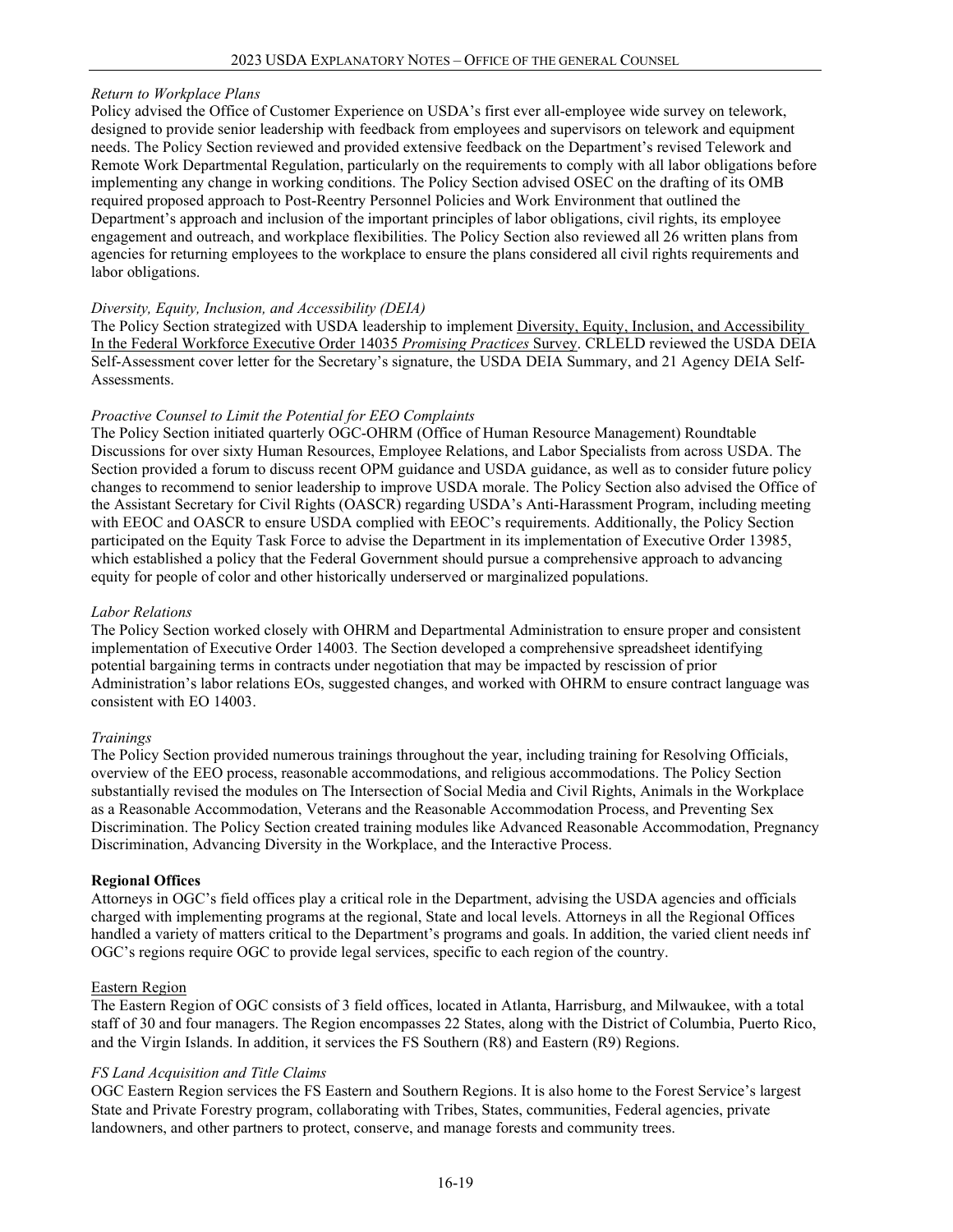OGC assists with numerous acquisition transactions. For example, Milwaukee's OGC is currently assisting an extremely large exchange/purchase with Minnesota dealing with the lands designated as School Trust lands that are in the boundaries of the Boundary Waters Canoe Area Wilderness (BWCAW). This involves an exchange for 30,000 acres of land and a purchase of 60,000 acres of land within the BWCAW. The Great American Outdoors Act permanently provided funding for the Land and Water Conservation Fund , the resource that the FS uses to acquire private lands that are critical for the management of the national forests.

# *FS Oil, Gas and Mineral Development*

The Eastern Region assisted the FS in upholding its forest plans and projects in numerous litigation matters, including continuing to defend the FS in matters challenging its oversight of minerals and oil and gas development on NFS lands, including developments in Louisiana, Minnesota, Virginia, and West Virginia. The Eastern Region has defended with DOJ several court cases involving Twin Metals Minnesota (TMM), LLC that owns two Federal mineral leases (1352 and 1353) located under surface lands managed by the Superior National Forest, which is close to and in the watershed of the Boundary Waters Canoe Area Wilderness in northern Minnesota. TMM submitted a Mining Plan of Operations (MPO) to produce copper, nickel, cobalt, and precious metals in early 2020. The Bureau of Land Management (BLM), as the lead agency, and the Forest Service have taken actions related to these lease renewals.

# *FS Law Enforcement*

During FY 2021, the Eastern Region continued to review and advise the FS on numerous Forest Orders which prohibited specified conduct and provided for criminal citations for violations to minimize the spread of COVID-19 on national forests system lands.

# *FNS*

OGC attorneys assisted FNS in upholding the integrity of the SNAP by assisting the U.S. Attorney's Office (USAO) to defend retailers' litigations challenging Agency disqualifications. During FY 2021, USDA implemented additional measures to reduce the prevalence of trafficking. 75 percent of resulting SNAP enforcement cases, brought by FNS, were in the Eastern Region. The Eastern Region also assisted in coordinating USAO and OGC responses to these cases throughout the U.S. since many of them were brought by a Florida-based law firm that specialized in challenging FNS disqualifications.

## *RD*

OGC Eastern Region assisted RD with the origination, servicing, restructuring and collection of over 544 direct loans and in handling a large volume of related litigation, especially bankruptcies. Eastern Region attorneys also assisted RD with numerous issues related to the COVID moratorium. In addition, the number of Community Programs applications was tripled by RD and is expected to continue to grow with the new infrastructure funding.

## *RUS and RBS*

Eastern Region OGC offices assisted with rural infrastructure development and job creation for the American economy by reviewing grant and loan proposals and preparing closing instructions to guide the agency through the legal completion of these transactions.

## *Farm Service Agency*

OGC Eastern Region provided legal advice to FSA on loan issues and bankruptcies in almost 355 matters, including responding to questions related to the implementation of American Rescue Plan Act payments. It also assisted DOJ in defending FSA in cases challenging its implementation of program funds.

## *NRCS Easement Acquisition*

NRCS offers easement programs to landowners who want to maintain or enhance their land in a way that benefits both agriculture and the environment. The Agricultural Conservation Easement Program (ACEP) provides financial and technical assistance to conserve agricultural lands and wetlands. Agricultural Land Easements help Indian tribes, state and local governments, and non-governmental organizations protect working agricultural lands. Wetlands Reserve Easements help restore, protect, and enhance enrolled wetlands. The Healthy Forests Reserve Program (HFRP) helps landowners restore, enhance, and protect forests on private lands through easements and financial assistance. OGC Eastern Region attorneys assisted NRCS with all three of these programs. During FY 2021, the Eastern Region staff handled 76 conservation easement Title Opinions.

## *Employment Law*

Eastern Region attorneys continued to assist all USDA agencies in the Eastern United States in the defense of personnel action, and employment and program discrimination cases filed in various Federal district courts. In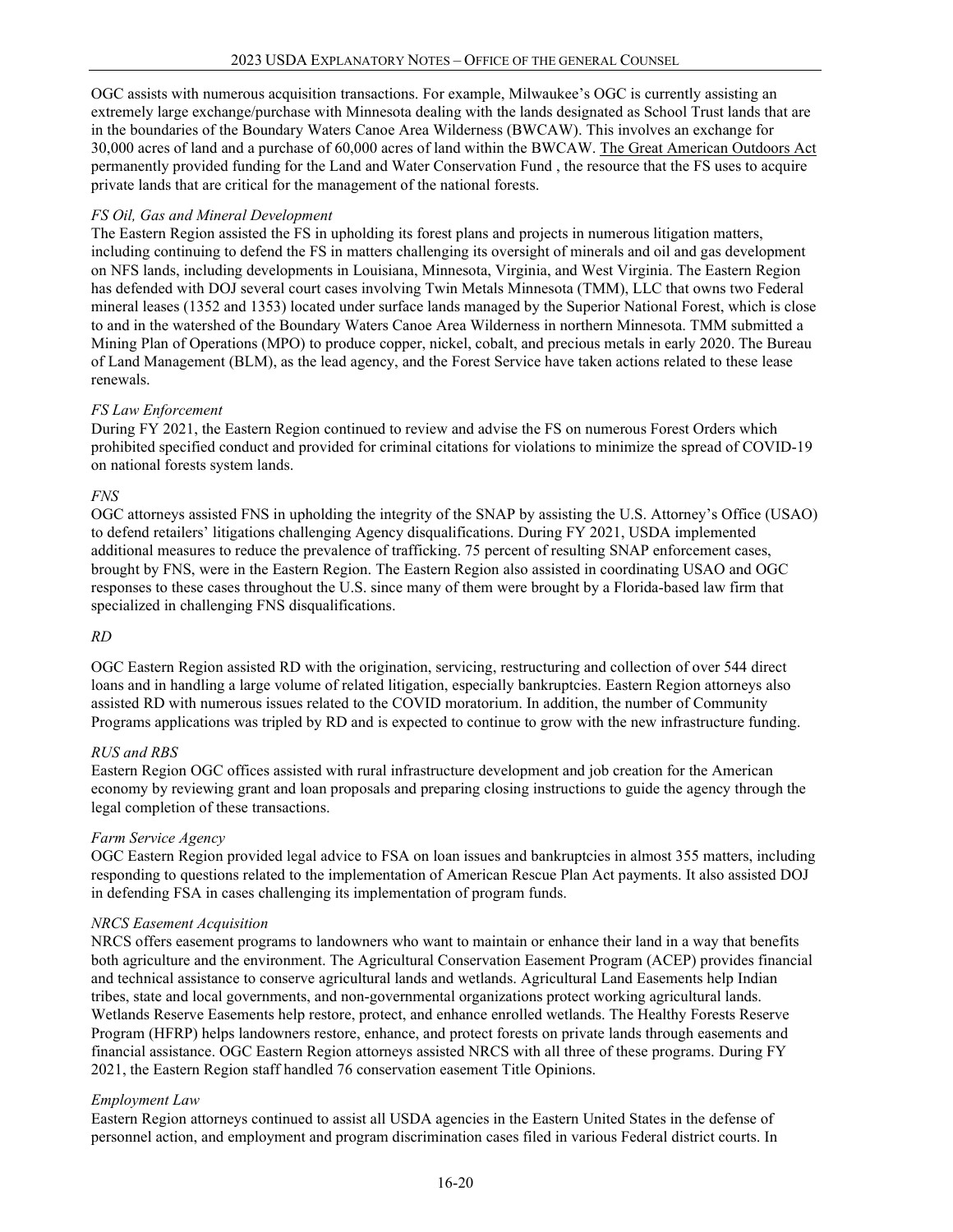addition, OGC Eastern Region attorneys successfully defended USDA agencies before the EEOC, with three staff attorneys handling these cases on a near fulltime basis.

# Central Region

OGC's Central Region provides legal advice and services to all USDA agencies in a 13 State region that is home to America's most productive farmland and is comprised of thousands of rural communities. The Central Region is also home to many large urban centers<sup>[1](#page-20-0)</sup> that obtain supplemental food assistance from USDA. All these USDA activities require legal advice and representation provided by the attorneys and staff in the Central Region.

## *FNS*

FNS uses a variety of detection methods to monitor retailers that participate in SNAP, resulting in challenges to disqualification actions or to assessments of a civil monetary penalty. OGC provides programmatic support and defensive litigation and advice on these cases. Central Region attorneys continue to litigate issues involving Supportive Living Facilities, or Senior Meal Providers, whose applications to participate as a SNAP authorized meal service provider were denied because such "institutions" are not authorized as retailers by the statute. In other cases, Central Region attorneys are defending numerous retailer challenges where "trafficking" was found using in-person investigators or algorithms that detect suspicious buying patterns under the ALERT system.

# *FSA and CCC Programs*

In order to defend USDA's financial interests, Central Region Attorneys filed numerous claims in bankruptcy proceedings in order to protect the agency's financial interests as to competing creditors involving FSA's over \$10.5 billion in outstanding direct and guaranteed loans. Central Region attorneys worked on program questions involving payment limitation "schemes or devices" and other payment eligibility issues (divorces, deceased producers, etc.) and provided support to review Environmental Assessments and Environmental Impact Statements required by these programs.

# *RMA and FCIC*

Central Region provided legal assistance to RMA, FCIC, and its various components involving approved insurance providers and their administration of the crop insurance program to ensure re-insurance is proper for those policies and to defend any actions taken by RMA.

# *FPAC (Farm Production Conservation and Business Center)*

Central Region attorneys provided legal support to FPAC in a variety of matters. Under the FTCA, OGC defended and processed numerous claims, ensuring that claimants are not only justly compensated but that insurance carriers also pay as required under the terms of various policies. OGC is currently defending a personal injury claim for \$19 million, working with a private insurance provider to allocate compensation and defend under terms of the policy. As a tenant in hundreds of Service Centers, USDA has frequent issues with building owners and related leasing issues and OGC works to ensure that leases are being properly transferred and addresses when owners do not properly maintain the property.

# *AMS, ARS and APHIS*

OGC's Central Region also provides legal advice to AMS on issues as varied as the United States Warehouse Act, the Packers and Stockyards Act, and contracting issues for procurements undertaken by AMS. OGC finalized the acquisition by AMS of a cotton classification facility in Tennessee and is in the process of providing legal advice for a second such facility in Arkansas. OGC provides substantial legal assistance to the staff that administers the United States Warehouse Act, protecting grain depositors at federal licensed facilities and the integrity of electronic warehouse receipts. Similarly, the Central Region provides legal representation to the Packers and Stockyards program by bringing actions to enforce its provisions. OGC attorneys continue to work on an action before a state utility board, to secure adequate electricity to the National Centers for Animal Health that will ensure its ability to conduct its scientific research, maintain accreditation and operate safely.

# *RD, RHS, RUS, RBS*

For RUS, OGC provided legal advice in a complex bankruptcy proceeding to protect debt totaling \$1.8 billion. Following the extreme cold weather event that impacted Texas in February of 2021, electricity prices soared to as much as \$9,000 per MWh. A RUS borrower received a bill for \$1.9 billion for electricity from the Texas electric

<span id="page-20-0"></span><sup>&</sup>lt;sup>1</sup> For example: Chicago, St. Louis, Houston, Dallas/Fort Worth/Arlington, San Antonio, Indianapolis, El Paso, Nashville, Memphis, Oklahoma City, Kansas City, Omaha/Council Bluffs, Minneapolis/St. Paul, Tulsa, New Orleans, Wichita, Austin.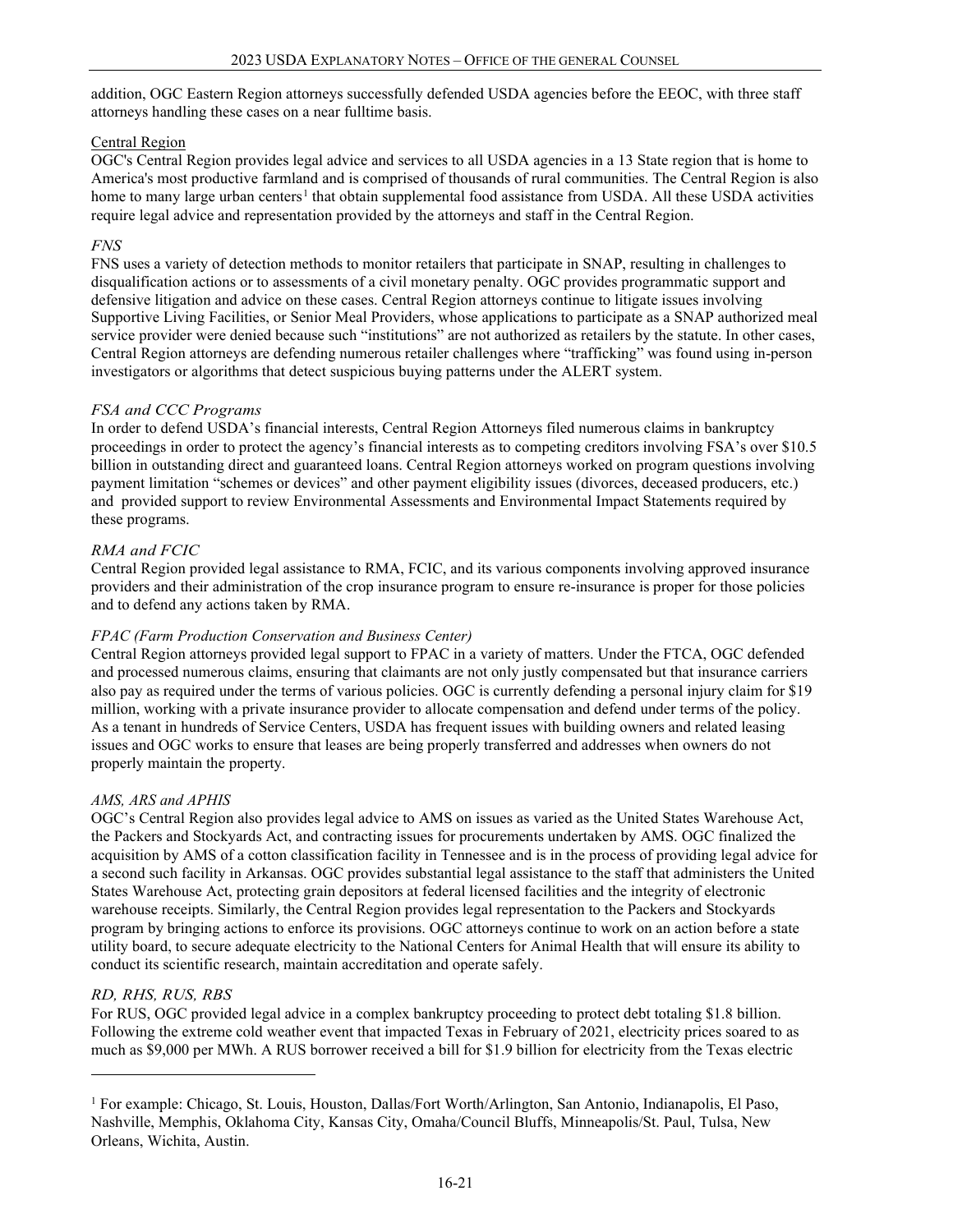grid (Electric Reliability Council of Texas or "ERCOT"). The RUS borrower could not make the payment to ERCOT, and filed for Chapter 11 Bankruptcy protection. The RUS borrower has \$1.8 billion in RUS debt. OGC attorneys worked to protect the \$1.8 billion debt from other claimants and received key protections of the \$1.8 billion in RUS debt in bankruptcy proceedings.

RD's housing programs (both single family and multi-family) continue to need legal services to defend the Agency's financial interest in bankruptcy, as well as claims made by other creditors. As the Multi-Family program portfolio ages, it continues to require a high volume of legal work to facilitate numerous transfers, assumptions, restructuring, and tax credit transactions all of which are complicated and time sensitive. OGC attorneys defended claims from competing creditors on single family homes in order to protect the financial interests of USDA. The Community Facility Loan Program is a significant part of the workload in the Central Region involving USDA loans and grants for essential community facility projects. Rural hospitals, clinics, libraries, daycare centers, fire stations, fire trucks, ambulances and other essential projects require OGC legal advice for loan-making, loanservicing, and grants. OGC attorneys continued to work with rural hospitals that are struggling financially, all the while balancing the need for adequate health care in remote/rural areas and protecting the financial interests of the United States against competing creditors.

Water and sewer projects are also part of this loan portfolio. These projects facilitate additional rural economic viability by allowing rural communities to provide safe drinking water and install sewer systems that protect the environment. Central Region attorneys worked on two lawsuits this year that defended small rural water systems from encroachment by neighboring water systems, prevailing on statutory territorial protections granted to rural systems.

## *NRCS*

OGC continues to provide legal services to NRCS to assist it in acquiring easements for the Agricultural Conservation Easement Program, the Emergency Watershed Protection Program, and other issues involving the John D. Dingell, Jr., Conservation, Management, and Recreation Act. Enforcement and management of existing easements continue to increase.

## *FS*

The Central Region assisted the FS with a variety of matters including environmental consultations, land exchanges and acquisitions, closure orders, law enforcement issues, access issues, hunting and recreation issues and title claims. Central Region attorneys provided legal advice to the FS on historic property leases for the Lake Sylvia Recreation Area and Camp Ouachita in Arkansas that re-opened these facilities for public use and enjoyment.

## *Employment and Discrimination Cases*

The Central Region defended USDA in litigation in various forums brought by employees, former employees or job applicants alleging various types of workplace discrimination, and in programmatic cases brought by program participants alleging various types of discrimination or mistreatment.

## Mountain Region

OGC's Mountain Region provided legal support and advice to USDA agencies in 12 States in the Rocky Mountain and western area of the country.

## *Forest Service Programs*

The Mountain Region supports the FS Regions 1, 2, 3, 4, and the 59 National Forests and 16 National Grasslands that these regions encompass. The majority of legal challenges to Forest Service decisions are to harvest timber, implement projects to reduce the threat of wildfire and restore forest health, authorize private parties to mine, extract oil and gas, construct energy infrastructure and water developments, and operate recreational facilities, brought under the NEPA, the NFMA and the ESA. The Mountain Region provided extensive advice to the Forest Service in FY 2021 regarding compliance with these and other laws in furtherance of the priorities of the USDA and FS, and assisted DOJ in the defense of over 60 new litigation matters. The Region observed an increase in FS legal needs due in part to climate change and the attendant expansion of agency programs to combat those changes.

## *Wildfire-Related Work*

Climate change, including drought, is causing more frequent and catastrophic wildfires. This has translated to an increase in forest closure orders referred for legal sufficiency review, including precautionary fire restrictions, emergency closures during fire suppression, and response to post-fire conditions. In support of active wildland fire programs, the Region reviewed over 300 closure orders, including numerous orders issued to protect public health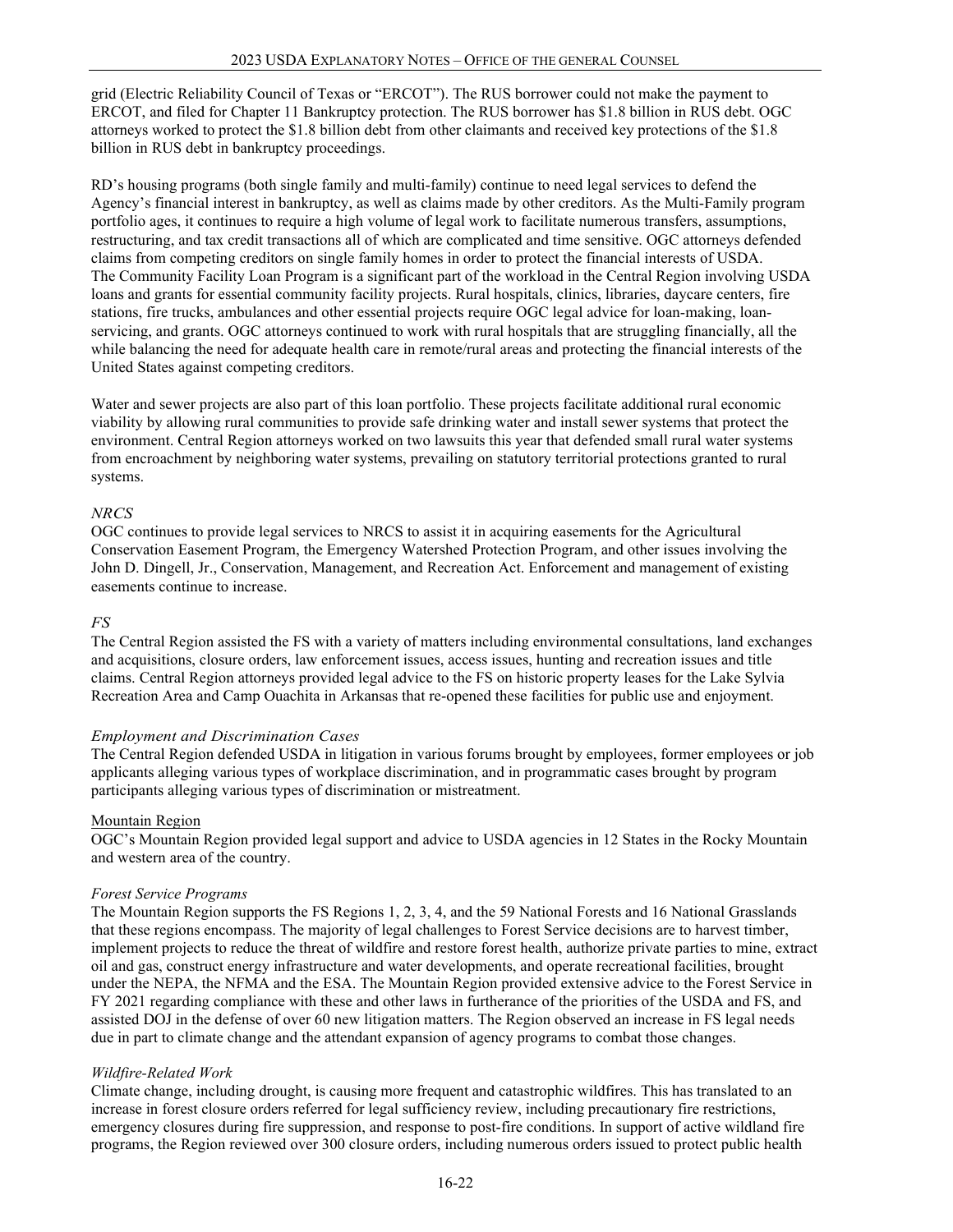and safety from the risk of wildfires, post-fire conditions, and hazardous weather, such as adverse road conditions and flooding. Fire suppression spurs varied legal questions, including those related to the use of water and "dip" agreements (agreements allowing FS helicopters to dip into private bodies of water to help with fire suppression), and inquiries from the media, Congressional and local governmental representatives, or under FOIA. Post fire, the Mountain Region attorneys assisted with affirmative claims for suppression costs and damages, both administrative and judicial and helped the FS with defensive claims, liability, and management questions resulting from post-fire conditions, such as hazard tree liability and removal.

#### *Water Rights*

Many uses of NFS land are dependent upon water and water rights, and the Mountain Region assisted the FS in acquiring and protecting water rights necessary for National Forest purposes. The Mountain Region helped the FS participate in water rights proceedings in several states, including 23 separate basin-wide decrees in a Montana water adjudication, five basin-wide adjudications in Idaho, two adjudications with 30 subdivisions in Utah, and two adjudications in Arizona with five subdivisions. OGC also worked with DOJ in judicial water rights proceedings to acquire and protect water rights administered by the FS. OGC also assisted the FS in assuring that authorized users of the National Forests who use water comply with State law water rights requirements.

#### *Mining and Energy Development*

OGC advised the FS regarding several controversial proposed oil and gas development projects on NFS land in Colorado, Utah, and Wyoming; coal development in Colorado and Utah; and mines and proposed mining projects throughout the Region. OGC was particularly involved in helping the FS navigate the high profile Resolution Copper land exchange, which resulted in three different lawsuits in 2021 to stop the exchange. With regard to Resolution Copper, OGC helped negotiate and draft complicated transactional documents related to the exchange and advised the FS on the development of NEPA documentation and ongoing tribal consultation responsibilities.

#### *Wildlife Management*

OGC advised the FS and assisted DOJ with litigation concerning transplantation of mountain goats by the State of Utah on State land, where transplanted goats may eventually wander onto a National Forest; winter feeding of elk by the State of Wyoming on National Forests; use of lead projectiles by hunters in Arizona; regulation of bison hunting on the National Forest north of Yellowstone Park; and potential impacts to bighorn sheep from diseases transmitted by domestic sheep permitted on National Forests.

## *Grazing and Range*

OGC continued to provide extensive advice and litigation support to the FS regarding its ongoing efforts to reconcile its authorization of livestock grazing with its obligations to protect endangered and sensitive species, including bullhead trout, bighorn sheep, and the New Mexico meadow jumping mouse. OGC helped obtain a favorable result in the long-standing litigation of *Sacramento Grazing Association v. U.S.*, in which the court reversed a prior ruling that found that the FS's construction of enclosures to protect listed species on the Sacramento Grazing Allotment resulted in a taking of plaintiffs' water rights. The subsequent court ruling, which held that plaintiffs' had no established water rights, will have positive ramifications for how the FS manages its grazing program.

## *Real Property*

OGC assisted the FS and agencies such as the ARS in acquiring title to real property to support their programs by evaluating and approving title to land to be acquired. OGC also assisted agencies that hold title to real property, such as the FS and ARS, in protecting and defending title and boundaries. Many trespassing claims, to include those involving former permittees by and against the United States, were resolved with the assistance of OGC before legal action was filed, and many of the lawsuits filed were settled quickly with OGC assistance.

## *Infrastructure Projects*

The Mountain Region assisted the FS and other agencies of the Department of Agriculture in accommodating infrastructure projects on federal land. One particular matter of note was OGC's substantial efforts in ensuring the effective representation of NRCS interests in the high-profile and complex litigation of *Transwest Express (TWE) LLC v. Perdue*, No. 1:19-CV-03603 (D. Colo.), which asserts NEPA and APA claims in connection with the TWE project, a \$3 billion, 730-mile high voltage transmission system for the delivery of wind energy that will extend across four states.

#### *NRCS Conservation Easement program*

OGC assists NRCS in the enforcement and protection of conservation easements acquired or funded by NRCS to protect farmland, wildlife habitat, wetlands, and open space. OGC provided substantial assistance to NRCS throughout the last year.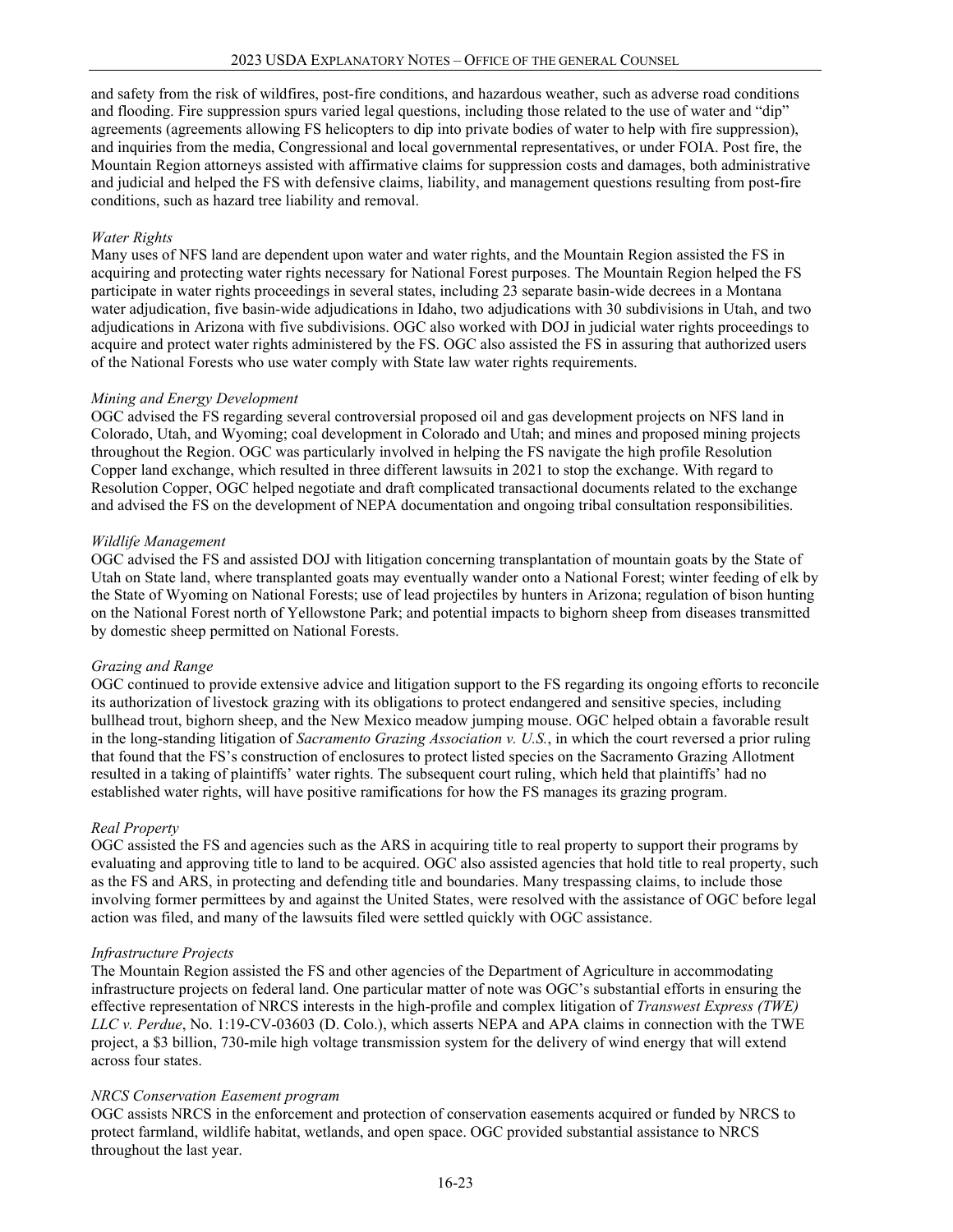# Pacific Region

OGC's Pacific Region provides legal representation and advice to USDA agencies and officials in the states of Alaska, Washington, Oregon, California, Hawaii, Nevada, and Idaho, as well as American Samoa, Guam, the Republic of Palau, the Federated States of Micronesia, the Commonwealth of the Northern Mariana Islands, and the Republic of the Marshall Islands.

# *Alaska Subsistence Program*

OGC's Pacific Region plays a unique role in advising the Alaska Federal Subsistence Board and USDA officials on controversial issues regarding subsistence resources for rural residents of Alaska. In FY 2021, Pacific Region attorneys helped defend against a lawsuit from the State of Alaska challenging issuance of a federal permit to a tribe to hunt moose and deer in the Tongass National Forest in order to address food shortages and tribal selfdetermination in isolated communities. Likewise, OGC attorneys have worked with Department of the Interior attorneys to protect the federal priority for such subsistence activities from conflicting state management actions across Alaska.

# *Contracts and Contract Disputes*

OGC Pacific Region attorneys advise USDA agencies concerning a variety of types of contracts and contract disputes. Areas of contract advice include procurement, stewardship contracts, cooperative agreements, timber sales, leases, and licenses. When client agency contracts are the subject of disputes, OGC Pacific Region attorneys provide first-chair representation of client agencies before the Civilian Board of Contract Appeals and support to DOJ in litigation before the Court of Federal Claims and the Federal Circuit.

# *Crop Insurance*

OGC's Pacific Region provides advice and litigation representation to RMA and the FCIC concerning the Federal crop insurance program. During FY 2021, the Pacific Region resolved a multi-million-dollar crop insurance case and pursued sanctions for violations of the Federal crop insurance program requirements.

# *Employment Law*

*OGC's Pacific Region* plays an important role in providing employment advice to USDA client agencies and in representing USDA agencies in employment litigation before the EEOC, MSPB, and the Federal courts. OGC Pacific Region attorneys continue to provide legal representation to the FS regarding claims brought by firefighters who allege unfair treatment.

## *Energy*

OGC's Pacific Region helped the FS respond to many proposals for hydropower and other alternative energy projects. In Alaska, for example, there are ten newly proposed or recently amended hydroelectric projects on NFS lands. OGC also advised USDA agencies on wind, solar, and biomass renewable energy projects and provided legal advice to the FS on issues related to the proposed 231-mile Pacific Connector Gas Pipeline in southern Oregon, successfully advising the Forest Service as it navigated continuing permitting difficulties in that project throughout FY 2021. .

# *Farm Loan Programs*

OGC Pacific Region attorneys draft and review legal documentation and provide advice to FSA regarding loans to family farmers and small farming operations in the Pacific Region. OGC attorneys help ensure that FSA's use of taxpayer funds complied with applicable legal requirements and that security interests FSA obtained to secure loan repayments are valid and enforceable.

# *Fire Damages Recovery*

OGC's Pacific Region has an extremely active and effective role in helping the FS recover some of the millions of dollars in damages the agency incurs annually as a result of human-caused wildfires. Pacific Region attorneys efforts include: working with FS Law Enforcement & Investigations agents and officers who conduct wildland fire origin and cause investigations to identify parties responsible for starting wildfires on NFS lands; coordinating with FS financial staff to calculate fire-suppression costs; and working with Forest Service natural resource experts and facilities managers to evaluate and value environmental and resource damages to National Forest System lands and to FS facilities. Pacific Region attorneys then partner with the Department of Justice to bring civil cases seeking recovery of these damages. The OGC Pacific Region has helped the FS more than \$4.7 million in FY 2021.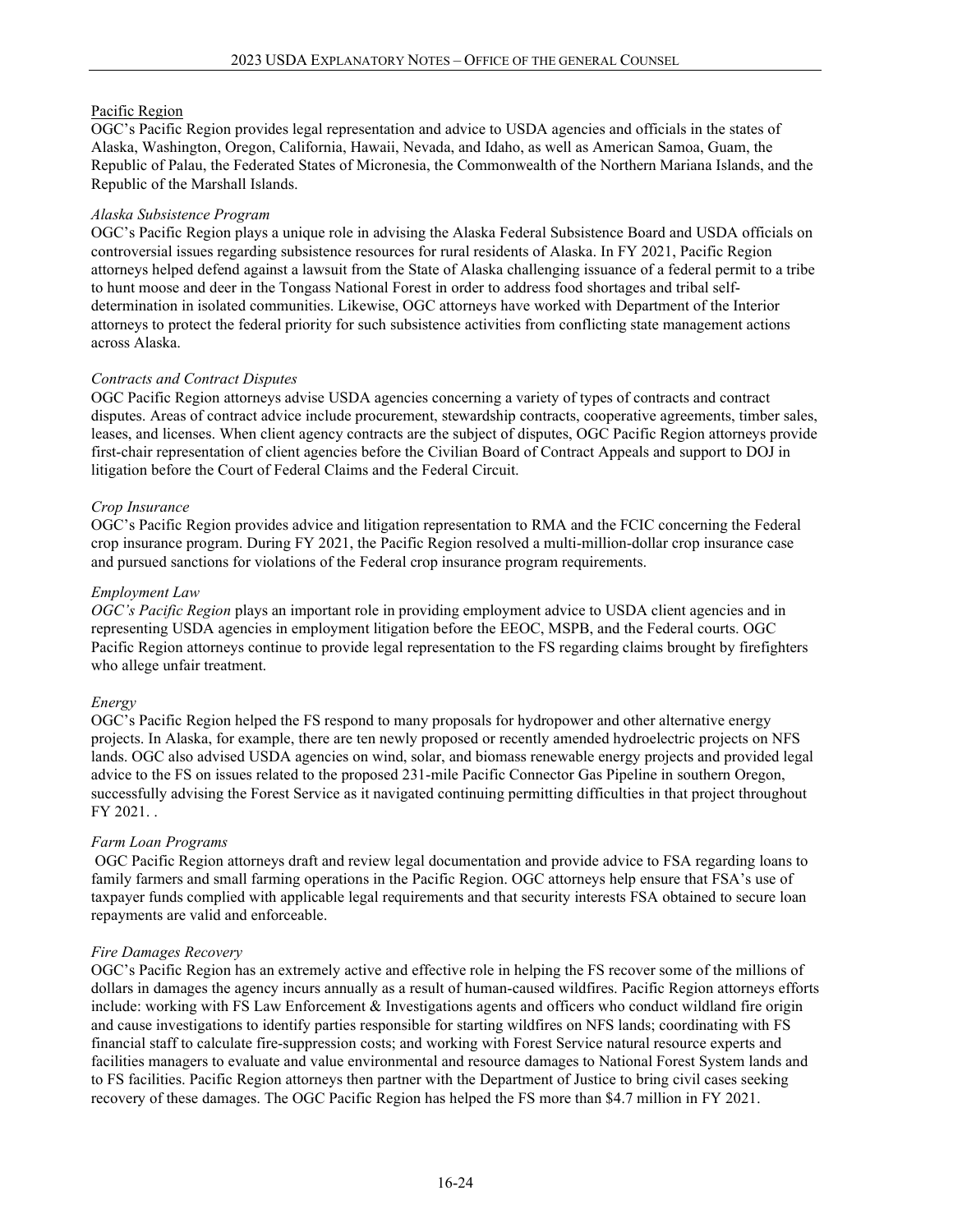## *Food and Nutrition Service (FNS)*

OGC's Pacific Region handles a significant number of FNS SNAP cases in which store owners are seeking judicial review of a variety of different types of sanctions for trafficking or other program-requirement violations. OGC successfully implemented our coordinated defense strategy with other OGC offices nationally, which included providing training to FNS employees.

#### *Lands Transfers*

Attorneys in OGC Pacific Region provide advice and review legal documentation relating to hundreds of transfers of interests in land and related property rights either from or to the United States. Notable efforts include a legislatively mandated land transfer involving the Mt. Hood National Forest that has been subject to ongoing environmental challenges and is now nearing resolution; and completion of a massive land exchange with the State of Alaska that Congress legislated in FY 2017, by which the Tongass National Forest acquired 18,000 acres of protected lands.

## *Land Management Decisions and Litigation*

OGC's Pacific Region advises three FS Regions, with respect to a wide range of public land-management decisions and also help the Forest Service with legal compliance to prevent and prepare for litigation. When the FS is sued, OGC works closely with DOJ in defending the agency and ensuring that the FS can expeditiously implement important land-management decisions. For example, attorneys in the Pacific Region have successfully defended numerous FS vegetation-management decisions designed to protect and restore the environment, maintain and improve public safety, and contribute to the socio-economic wellbeing of local communities. Attorneys also have taken the lead in providing the agency with alternative land-management strategies when the agency's litigation position has not prevailed. In sum, these efforts are resulting in more treatment on the ground, reduced threats to the national forests and nearby communities, and decreased litigation.

#### *Law Enforcement Assistance:*

Pacific Region attorneys advised, reviewed and revised hundreds of FS Forest Orders that prohibited specified conduct and provided for criminal citations for violations. A second historic season of catastrophic wildfires in Washington, Oregon, and California resulted in dozens of emergency closure orders being issued which attorneys reviewed and revised as needed on an expedited basis.

#### *Legislative and Congressional Affairs*

OGC's Pacific Region provides advice to USDA client agencies concerning proposed legislation and with respect to inquiries from Members of Congress. For example, during FY21, Pacific Region attorneys assisted the FS in responding to congressional requests for assistance and testimony on bills that would transfer portions of national forests in Alaska into private ownership. They also reviewed and assisted the Forest Service in drafting responses to a number of inquiries from Alaska's congressional delegation on various topics including the legality of the Biden administration's 30-by-30 initiative.

## *Mining and Minerals*

OGC's Pacific Region helps the FS address challenging and controversial issues regarding mining on NFS lands, including the defense of environmental challenges to FS decisions to allow proposed mining activities and enforcement of mining laws and regulations. Their work this year included defending the FS in a case challenging its authorization of gold exploration in the western Sierra; and guided the FS in its consideration of continued tailings disposal by two large mining operations in environmentally sensitive areas in Alaska, including in a National Monument.

## *Rural Development*

The Pacific Region provided legal advice and compliance reviews for RD agencies in loan and grant transactions, totaling more than \$168 million in FY 2021. Pacific Region attorneys protected the government's interests by analyzing loan and security instruments, assessing the adequacy of loan security, reviewing contracts and intercreditor agreements, and preparing detailed loan closing instructions, as well as providing advice and representation to USDA agencies with respect to loan servicing issues, delinquencies, debt collection, and bankruptcy matters. Where documents were unavailable or inadequate, Pacific Region attorneys drafted security documents for use by RD. Attorneys helped RD identify strategies to address the increasingly common issues of prepayment requests and re-amortization of maturing loans, and they represented RD in prepayment litigation, including both owner and tenant claims